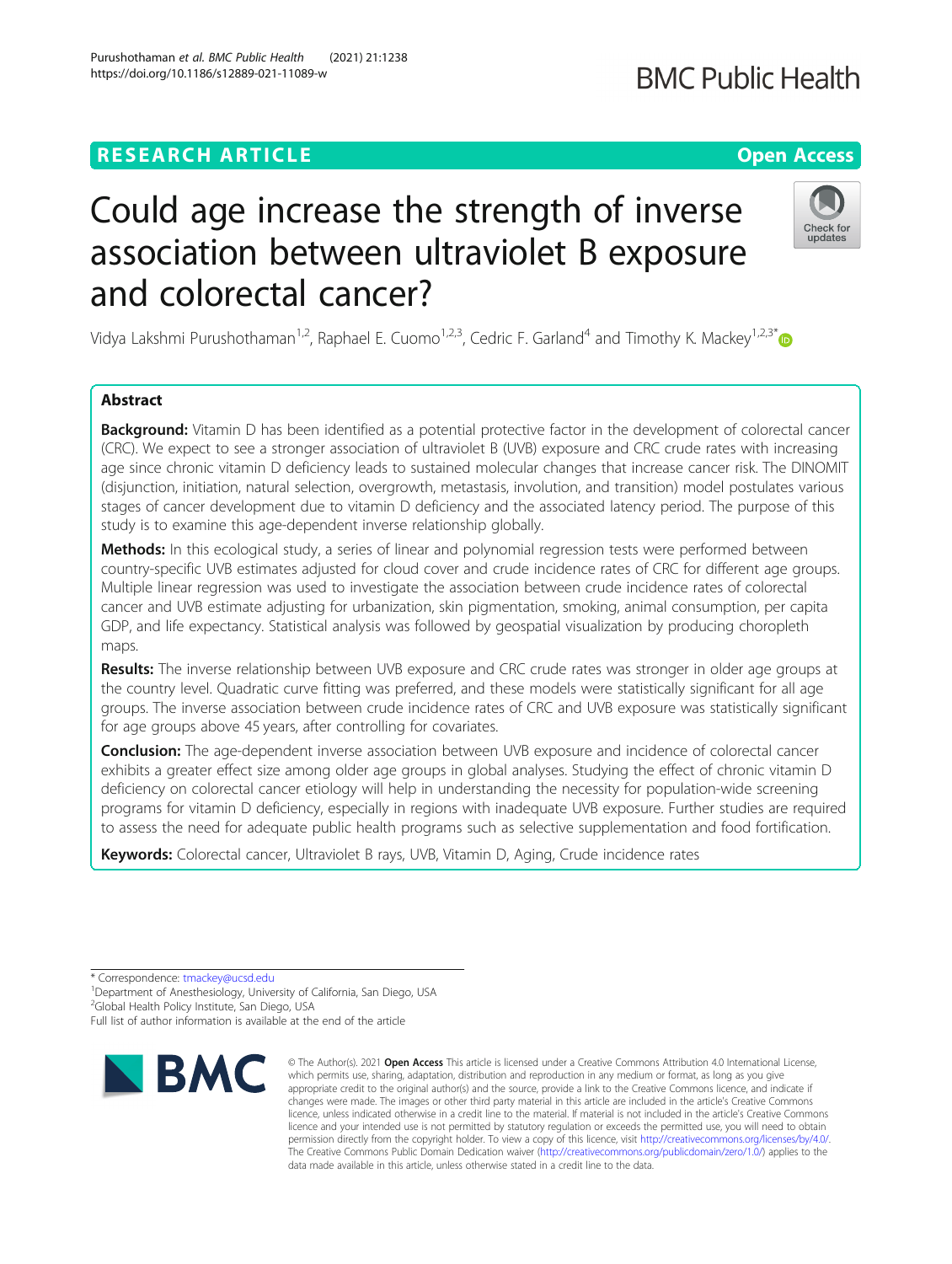#### <span id="page-1-0"></span>Background

Colorectal cancer (CRC) is the third most common cancer globally with over 4 million prevalent cases. Nearly 2 million new cases of colorectal cancer were reported worldwide in 2018 [[1\]](#page-17-0). It is the third most common cause of cancer in the United States with an estimated 460,714 cases in 2018 [[1\]](#page-17-0). It is the second most common cause of death due to cancer worldwide and within the United States (880,000 deaths worldwide and fifty thousand deaths in the United States in 2018) [\[1](#page-17-0)]. The global burden of CRC is expected to increase by 60% to more than 2.2 million new cases and 1.1 million cancer deaths by 2030 [[2](#page-17-0)]. The need for advanced prevention and treatment strategies has increased due to the need to reduce cancer morbidity and mortality for colorectal cancer.

Some of the risk factors linked to increased risk of developing CRC include obesity, sedentary lifestyle, consumption of high-fat, high-meat diets and calorie rich and fiber deficient food [[3\]](#page-17-0). Apart from these known risk factors, inadequate vitamin D status as assessed by serum 25-hydroxyvitamin D (25(OH)D) concentration has also been identified as a potential risk factor in the pathogenesis of CRC. Vitamin D has been identified as a potential protective factor in the risk of developing CRC. Intake of 1000 IU/day of vitamin D is shown to be associated with 50% lower risk [\[4](#page-17-0)]. A meta-analysis using random effects model showed that the hazard ratio for mortality was lower with higher serum vitamin D status [[5\]](#page-17-0). The results of this study suggested regular testing and restoration of vitamin D status to adequacy for lowering the mortality in colorectal cancer [[5\]](#page-17-0).

Vitamin D is a fat-soluble vitamin which has limited dietary sources and is predominantly obtained when exposed to ultraviolet B (UVB) radiation in sunlight [\[6\]](#page-17-0). Previtamin  $D_3$  is an intermediate product in the production of cholecalciferol. It is formed when UVB light of wavelengths between 280 and 315 nm from sunlight acts on 7 dehydrocholesterol present in the epidermal layers of the skin. It then converts by spontaneous isomerization into cholecalciferol which is converted into the active form of vitamin D through two-step hydroxylation [[6](#page-17-0)]. Availability and exposure to UVB in sunlight is strongly correlated to

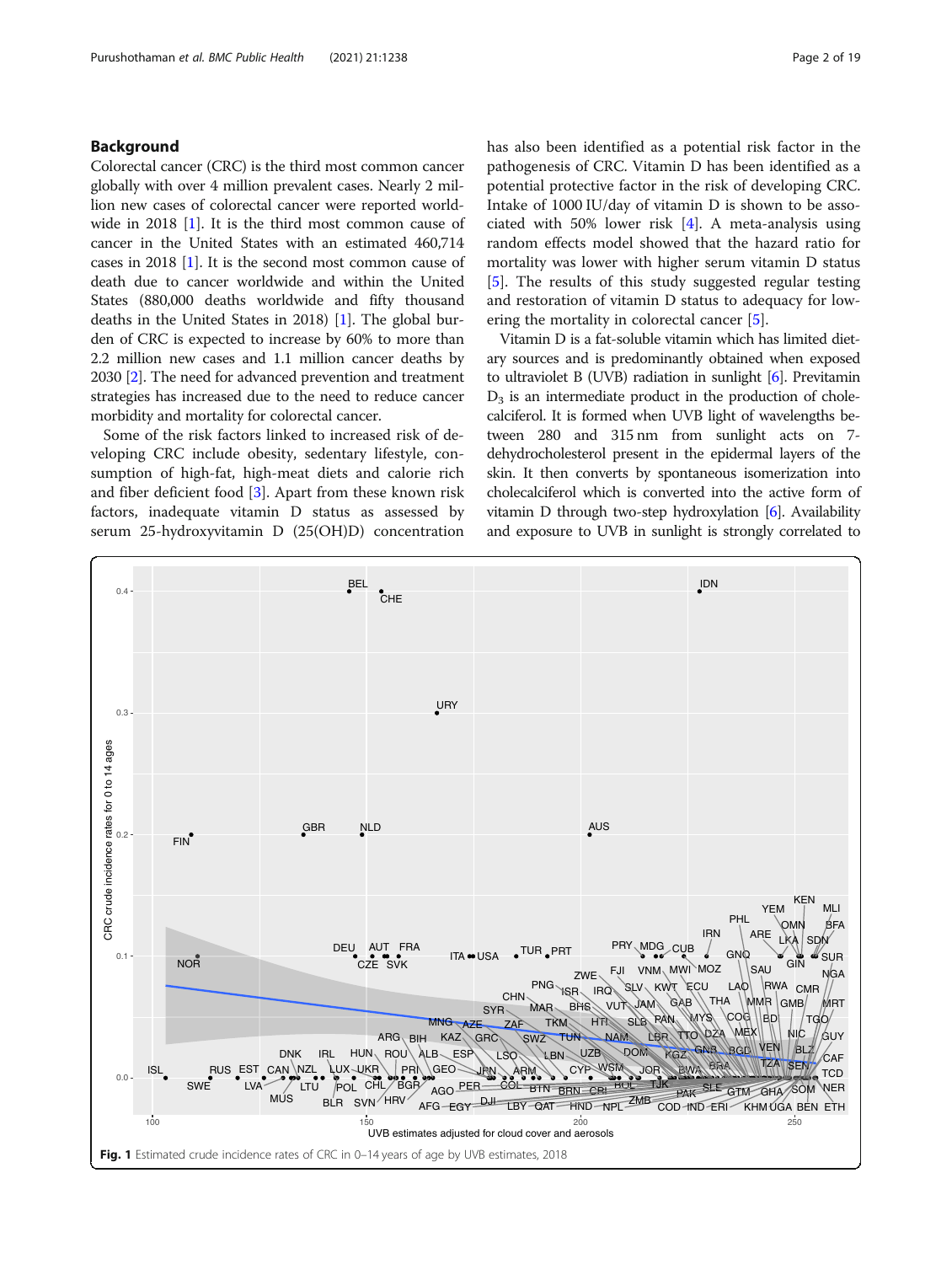<span id="page-2-0"></span>the concentration of calcidiol and calcitriol levels in blood. UVB exposure and supplemental vitamin D both increase calcitriol in a dose-dependent fashion, [\[7\]](#page-17-0) and increases in calcitriol have been shown to depend on baseline vitamin D status [[8,](#page-17-0) [9\]](#page-17-0). In addition, a number of molecular factors may influence levels of serum 25(OH) D, including expression of the APOEε4 allele [\[10\]](#page-17-0).

A recent study showed that most patients with a new diagnosis of CRC had deficient levels of serum 25(OH)D [[11](#page-17-0)]. Better survival rates have been observed in patients with higher serum 25(OH) D concentrations compared to those with lower concentrations [[12\]](#page-17-0). Reviews of ecological studies have shown evidence for the association between UVB–vitamin D–cancer to be convincing for several different types of cancer [\[13,](#page-17-0) [14\]](#page-17-0). However, not all studies have shown an increased cancer risk associated with inadequate circulating vitamin D levels. A Mendelian randomization study provided little evidence for the association of vitamin D and risk of several types of cancer [[15\]](#page-17-0).

The DINOMIT model (disjunction, initiation, natural selection, overgrowth, metastasis, involution, and

transition) postulates that the anti-cancer effects of vitamin D can occur across these various phases of cancer etiology [[16\]](#page-17-0). Vitamin D plays a protective role in all phases by protecting intercellular gap junctions through regulation of cadherins. Tight junctions prevent cells from separating and reduce the rate of cancer progression and metastasis. The DINOMIT model also postulates the involution of cancer through replenishment of vitamin D. Vitamin D deficiency's effect on carcinogenesis is modeled as a function of time. With increasing age, the consequence of vitamin D deficiency accumulates longitudinally. Hence, the inverse epidemiological association between vitamin D status and incidence of colorectal cancer is expected to increase with age due to

the chronicity of vitamin D deficiency. Since UVB exposure is strongly correlated to serum concentrations of 25(OH) D in the body, the strength of the inverse association between UVB estimate of a geographical area and the crude incidence rate of colorectal cancer can be studied to assess the longitudinal accumulation of carcinogenesis from vitamin D deficiency.

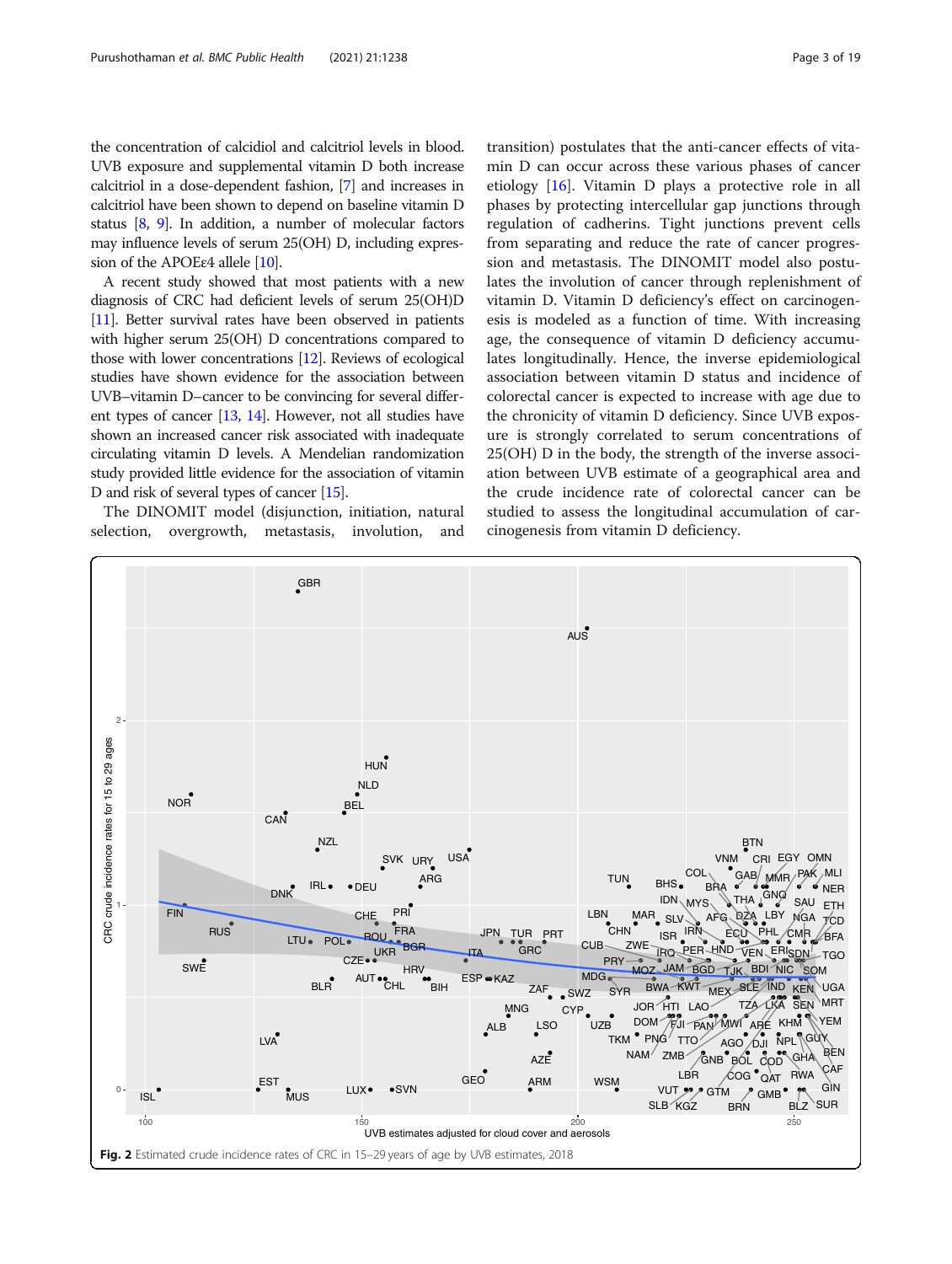<span id="page-3-0"></span>UVB exposure in a geographic area is affected by cloud cover, stratospheric ozone, altitude over sea level, skin pigmentation, number of hours spent indoors and type of clothing. Vitamin D production from UVB exposure may also be affected by air pollution and environmental chemicals [[17](#page-17-0)]. Influential covariates that can affect CRC incidence include stratospheric ozone, diet, smoking prevalence, life expectancy, and wealth. The primary objective of this study to explore the effect of age on the inverse association between UVB exposure and CRC incidence, while adjusting for influential covariates. We hypothesize that the strength of the inverse association between UVB exposure and CRC incidence increases with age.

#### Methods

### Study design

We conducted an ecological study assessing the agedependent strength of inverse relationships between cloud cover-adjusted UVB exposure and incidence of CRC globally.

# Data sources

#### Primary outcome

The most recent age-stratified, country-specific crude rates of CRC worldwide were obtained from the Global Cancer (GLOBOCAN) database, using Cancer Today [[1](#page-17-0)]. Cancer Today is a data visualization tool developed by the International Agency for Research on Cancer (IARC), a specialized cancer agency of World Health Organization (WHO). It provides estimates of the incidence, mortality, and prevalence of various cancers worldwide. Age-stratified crude incidence rates of CRC were available for 186 countries. Crude incidence rates were collected for the year 2018.

#### Primary predictor

Estimates for UVB (280–315 nm), adjusted for cloud cover and aerosols, were obtained from a visualization of April 2017 data from the National Aeronautics and Space Administration (NASA) EOS Aura spacecraft, available from a prior publication [\[18](#page-17-0)]. April was chosen as it was the closest month visualized to the spring equinox in 2017 (which occurred on March 20th). This image was processed using

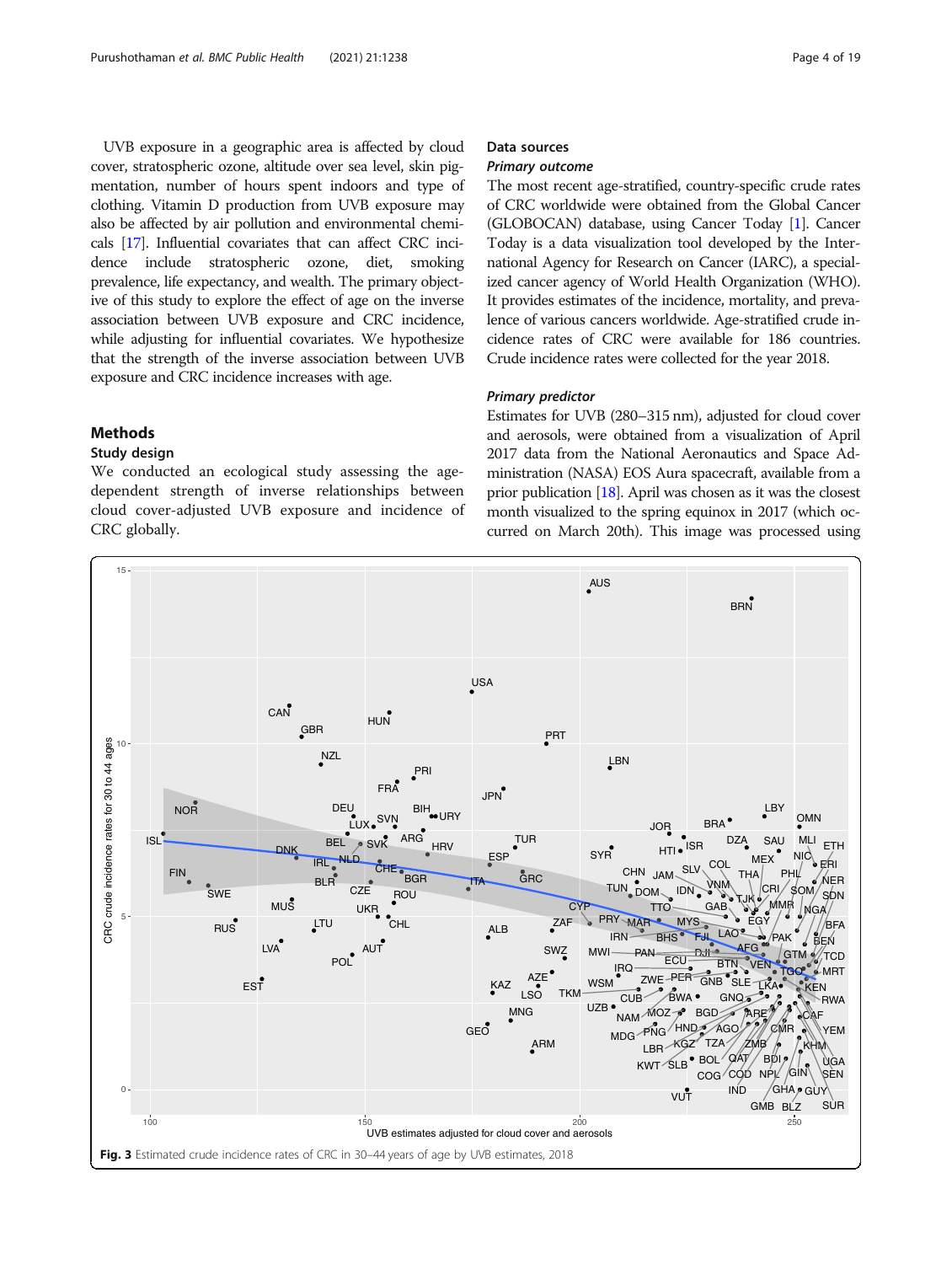<span id="page-4-0"></span>ArcGIS geospatial software to provide a mean UVB estimate for each country. Specifically, efforts were made to remove country borders, after which geospatial processing algorithms leveraged raster transformation and zonal statistics functions. The output of geoprocessing was a unitless measure of UVB between the lowest and highest possible values of 0 and 255, respectively.

#### Covariates

The objective of this study is to use UVB estimates to better understand whether low levels of vitamin D may be among the risk factors for development of CRC. As a number of factors influence the development of CRC, a wide variety of covariates were included in multiple regression analyses. Stratospheric ozone data was obtained from the NASA satellite instrument packages [\[19](#page-17-0)]. Data on life expectancy and GDP per capita (at purchasing power parity [PPP]) by country for those born in 2010 were provided by the World Bank [[20\]](#page-17-0). GDP at PPP is nominal gross domestic product converted to international dollars using purchasing power parity rates [\[20](#page-17-0)]. Data on pigmentation by country was available from published literature [\[21](#page-17-0)]. Data on urbanization percent (urban population fraction) by country were available from a previous publication [\[22\]](#page-17-0). Data on smoking prevalence was collected from Global Health Data Exchange (GHDx) from the Institute for Health Metrics and Evaluation (IHME) [\[23](#page-17-0)]. Daily smoking prevalence was the percentage of the national population that smokes daily. Data on animal meat consumption (kilogram/capita/year) were available from the Food and Agricultural Organization of the United Nations (FAO) [\[24](#page-17-0)]. Data for all covariates were collected for the year 2010 (8 years prior to the incidence data).

Data for country-specific modeled serum 25(OH) D were available from a previous publication [\[25](#page-17-0)]. Modeling of the estimated serum 25(OH) D included measured levels of serum 25(OH) D during winter as a dependent variable, UVB irradiance was included as an independent variable and skin pigmentation as a covariate from 28 publications [[25](#page-17-0)]. For countries where actual measured levels of serum 25(OH) D were not available, a prediction equation was obtained using the regression coefficients of the models for the countries with measured 25(OH) D levels [\[25](#page-17-0)].

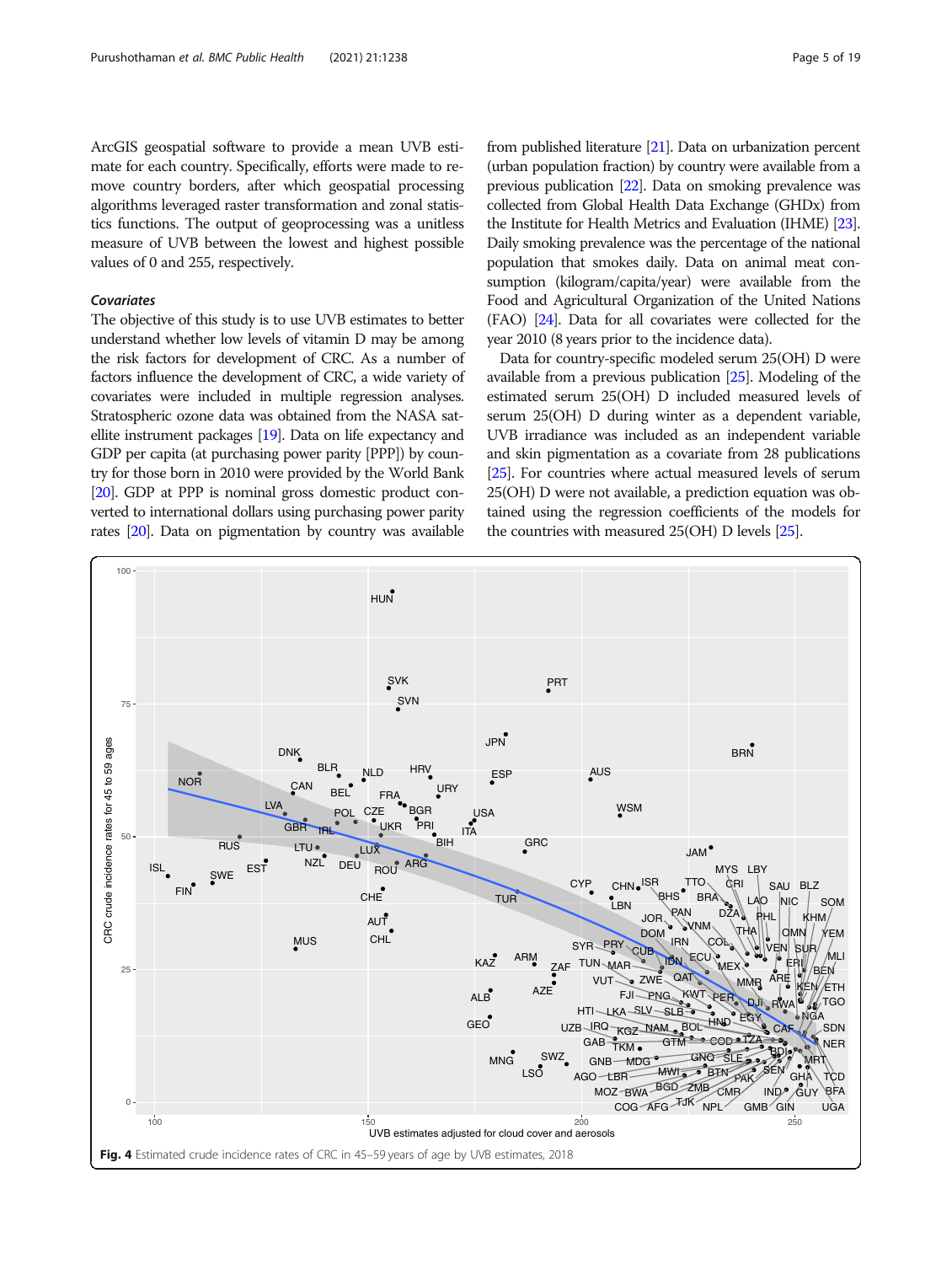#### <span id="page-5-0"></span>Statistical analysis

Age-stratified crude incidence rates of CRC were available for 185 countries. However, data for adjusted UVB estimates were available for only 166 countries (a list of excluded countries is provided in [Appendix A](#page-14-0)). Data for all covariates were available for 148 countries. Primary statistical analyses were conducted for 166 countries and multiple linear regression was employed for 148 countries (a list of countries excluded from the multiple linear regression model is provided in [Appendix B\)](#page-14-0). Spearman's correlation test was used to analyze the association between adjusted UVB estimates and country-specific crude incidence rates of CRC for every age group  $(0-14, 15-29, 30-44, 45-59, 60-74, >)=$ 75 years of age). A series of simple linear regression tests were performed followed by polynomial regressions between country-specific UVB estimates adjusted for cloud cover and crude incidence rates of CRC for different age groups. A better curve fit was obtained using a quadratic term. Labelled scatter plots with polynomial trend lines were plotted for each quadratic model (a list of the label codes for the names of countries (ISO 3166 standard) is provided in

[Appendix C](#page-15-0)). Unadjusted quadratic models for southern hemisphere countries and northern hemisphere countries were analyzed for over 75 years of age. In addition, a subset of countries had estimates available from high-quality registry data in the IARC's CI5plus database, so a separate linear model was computed only using estimates from these countries. As sample size was relatively limited for this subanalysis, a univariate model of the relationship between UVB and crude CRC rates above age 75 was assembled.

Multiple linear regression was used to investigate the relationship between crude incidence rates of colorectal cancer and cloud cover-adjusted UVB controlling for stratospheric ozone, urbanization, skin pigmentation, smoking, animal consumption, per capita GDP, and life expectancy. A smoking covariate was also included in the age group of 0–14 years to capture the impact of second-hand smoke on adolescents. Adjusted models for southern hemisphere countries and northern hemisphere countries were analyzed for over 75 years of age. A series of multiple linear regression models were employed to study the association between crude incidence rates of colorectal cancer and modeled

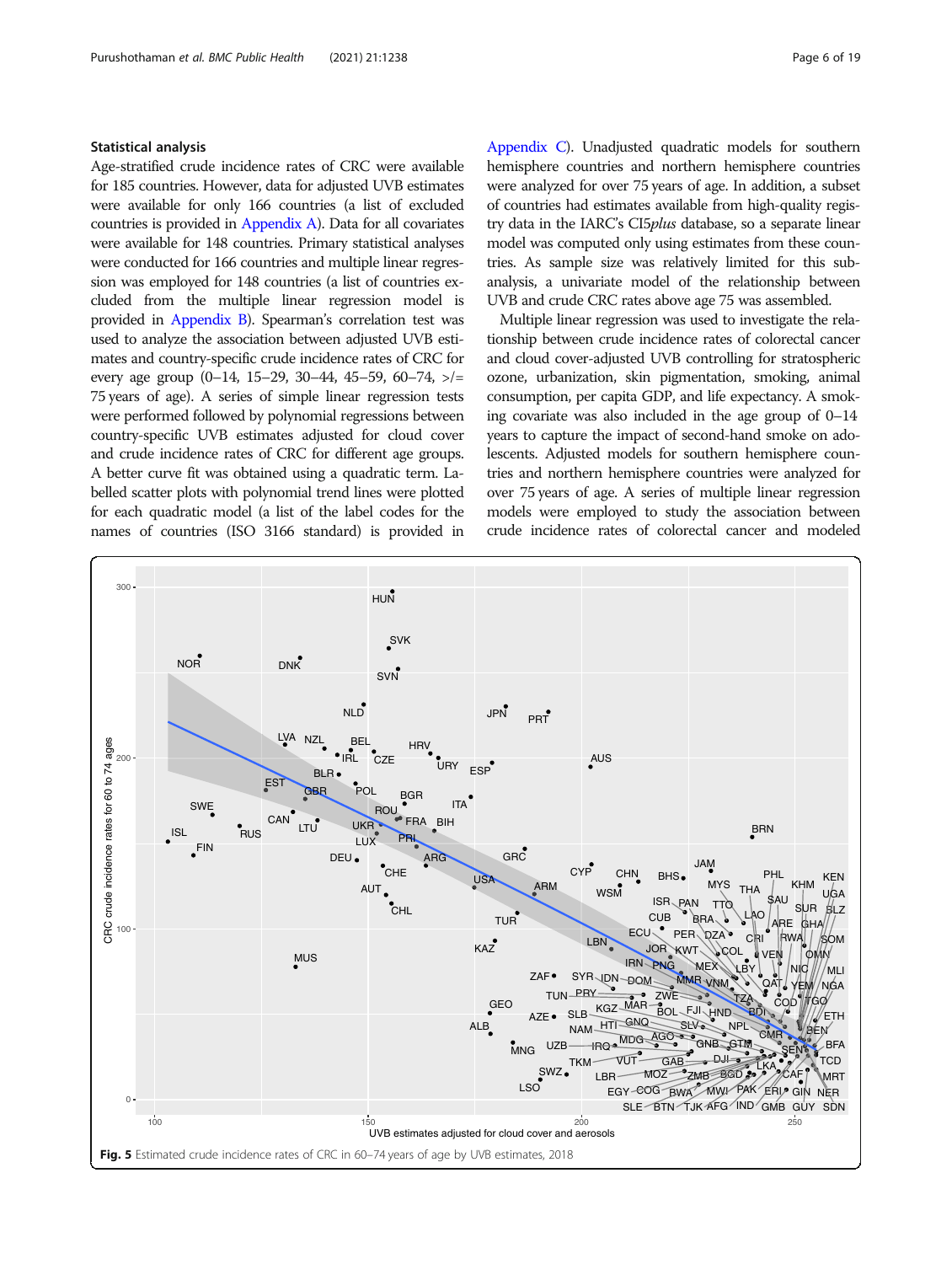<span id="page-6-0"></span>

25(OH) D, while controlling for urbanization, smoking, animal consumption, per capita GDP and life expectancy. UVB irradiance and skin pigmentation were taken into account in the modeled 25(OH) D values. A *p*-value of  $< 0.05$  was considered statistically significant for all analyses. Statistical analyses were performed using R version 3.6.0. Choropleth maps of country-specific CRC incidence for every age group were produced in which countries were color coded according to incidence rates. All choropleth maps were produced using QGIS software.

Table 1 Correlation between colorectal cancer crude incidence rate and ultraviolet B estimate for every age group

| Age groups             | Spearman's rank correlation rho | p-value |
|------------------------|---------------------------------|---------|
| $0-14$ years           | $-0.16$                         | 0.05    |
| $15-29$ years          | $-0.16$                         | 0.049   |
| 30-44 years            | $-0.50$                         | < 0.001 |
| 45-59 years            | $-0.68$                         | < 0.001 |
| $60 - 74$ years        | $-0.70$                         | < 0.001 |
| $\frac{2}{2}$ 75 years | $-0.69$                         | < 0.001 |
|                        |                                 |         |

# Results

#### Main results

Upon generating scatter plots for polynomial regression of adjusted UVB with crude incidence of CRC for each age group, an increasing trend was seen in the strength of the inverse relationship between incidence of CRC and adjusted UVB with increasing age (Figs. [1,](#page-1-0) [2](#page-2-0), [3,](#page-3-0) [4](#page-4-0), [5](#page-5-0) and 6). Polynomial trend lines provided a better fit compared to linear fit trend lines. Spearman's rank correlation tests between incidence of CRC and UVB for each

Table 2 UVB estimate in association with crude incidence rate of CRC using linear regression

| Age groups             | <b>Regression Coefficient</b> | p-value | $R^2$ |
|------------------------|-------------------------------|---------|-------|
| $0-14$ years           | < 0.001                       | 0.002   | 0.06  |
| $15-29$ years          | $-0.002$                      | 0.003   | 0.05  |
| 30-44 years            | $-0.03$                       | < 0.001 | 0.23  |
| 45-59 years            | $-0.34$                       | < 0.001 | 0.54  |
| $60 - 74$ years        | $-1.28$                       | < 0.001 | 0.62  |
| $\frac{1}{2}$ 75 years | $-2.03$                       | < 0.001 | 0.59  |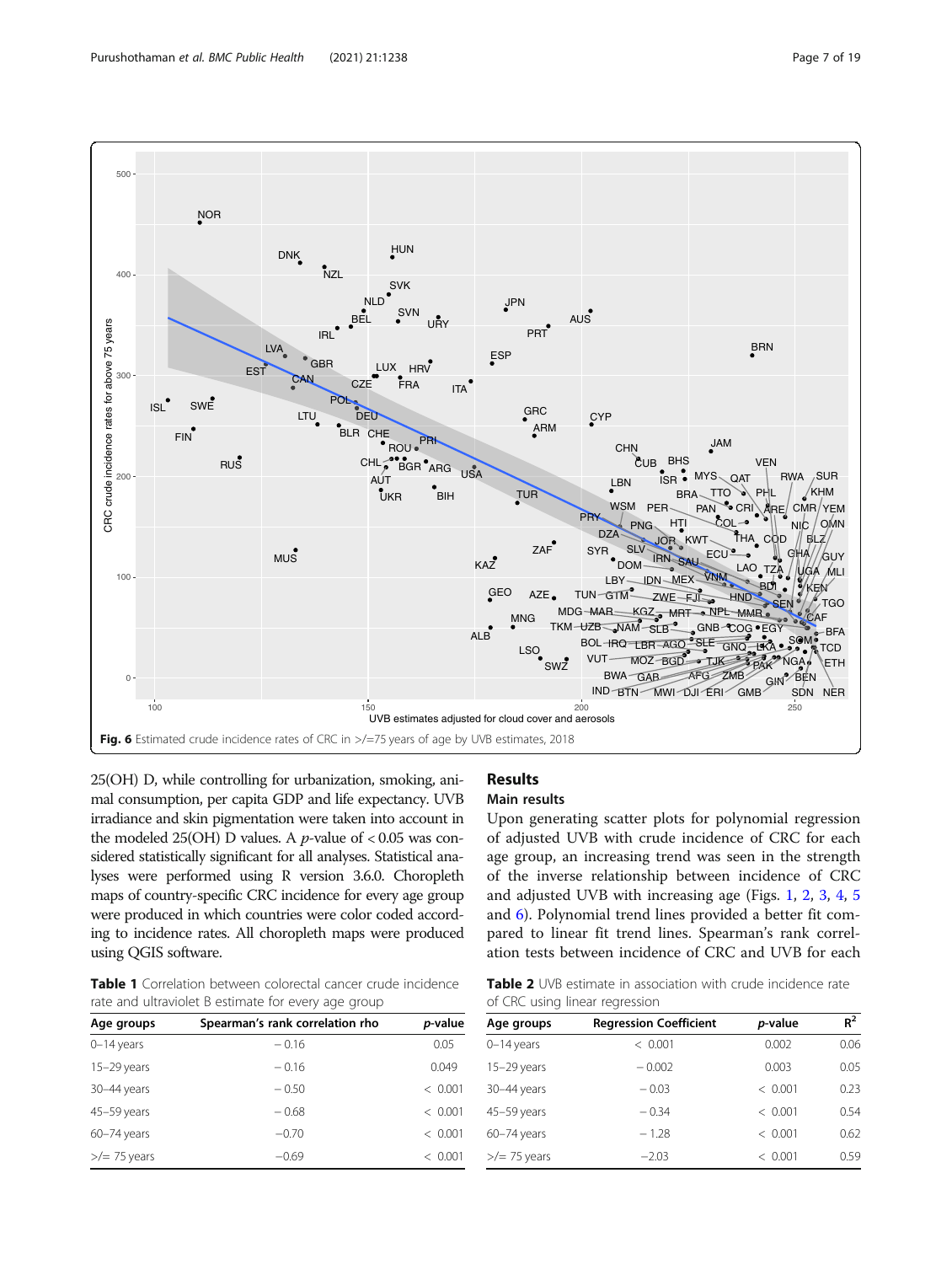Table 3 UVB estimate in association with crude incidence rate of CRC using polynomial regression

| Age                    |            | <b>Regression Coefficient</b> | P-value   | $R^2$     |  |
|------------------------|------------|-------------------------------|-----------|-----------|--|
| groups                 | <b>UVB</b> | UVB^2                         | (overall) | (overall) |  |
| $0-14$ years           | < 0.001    | < 0.001                       | 0.01      | 0.045     |  |
| $15-29$ years          | $-0.007$   | < 0.001                       | 0.01      | 0.04      |  |
| 30-44 years            | 0.04       | < 0.001                       | < 0.001   | 0.24      |  |
| 45-59 years            | 0.27       | $-0.002$                      | < 0.001   | 0.55      |  |
| $60 - 74$ years        | $-0.51$    | $-0.002$                      | < 0.001   | 0.62      |  |
| $\frac{1}{2}$ 75 years | $-1.78$    | $-0.002$                      | < 0.001   | 0.58      |  |

age group showed negative correlations of increasing strength with increasing age (Table [1\)](#page-6-0).

Table [2](#page-6-0) illustrates the results of linear regression tests between cloud cover adjusted UVB and CRC crude incidence rate for every age group.

Polynomial regression models for each age group between adjusted UVB estimates and CRC crude incidence rate showed a stronger inverse association for older age groups compared to younger age groups (Table 3). The overall  $p$ -value of the polynomial model was statistically significant for every age group. Also, the overall  $\mathbb{R}^2$  of the polynomial model increased with age and the highest  $R^2$  (0.62) was obtained for 64–75 years of age. The overall  $\mathbb{R}^2$  value of the polynomial model for countries in northern hemisphere for over 75 years of age was higher than that for countries in southern hemisphere before adjusting for covariates (Appendix Tables 5 and 6).

#### Other analyses

In the multiple linear regression model, UVB was inversely associated with crude incidence rates of colorectal cancer for all age groups above 45 years, after controlling for covariates (*p*-value < 0.05) (Table  $4$ ; Appendix Tables 7, 8, 9, 10 and 11). The highest adjusted model  $\mathbb{R}^2$  (0.71) was obtained for 64–75 years of age (Appendix Table 11) and over 75 years of age (Table 4). The tables for the other age groups are provided in the appendix (Appendix Tables 7, 8, 9, 10 and 11). After adjusting for covariates, the model  $\mathbb{R}^2$ value of the polynomial model for countries in southern hemisphere for over 75 years of age was higher than that for countries in northern hemisphere (Appendix Tables 12 and 13). Also, univariate regression analysis for CRC rates above age 75, only among the 29 countries with high-quality cancer registries available from the CI5plus database, exhibited a statistically significant association with UVB  $(p < 0.001;$ Appendix Table 14). The overall models were statistically significant with a  $p$ -value < 0.001 for age groups above 45 years. The association between UVB estimates and crude incidence rates of CRC was not statistically significant in age groups below 45 years, after controlling for covariates.

According to the multiple linear regression models, the inverse association between modeled 25(OH) D and crude incidence rates of CRC was statistically significant in age groups 60–74 years, 75 years and above (Appendix Tables 15, 16, 17, 18, 19 and 20). The association was marginally significant in the age groups of 45–59 years. In age groups below 45 years, the association was not statistically significant.

Choropleth maps produced using QGIS visualized the distribution of colorectal cancer worldwide. Supplementary file Figures [S1,](#page-16-0) [S2](#page-16-0), [S3](#page-16-0), [S4](#page-16-0) and [S5](#page-16-0) illustrate the distribution of CRC in different countries for every age group.

#### **Discussion**

#### Key results

This study aims at assessing the strength of the inverse relationship between UVB exposure and CRC incidence with increasing age. The DINOMIT model [[16\]](#page-17-0) proposes an explanation of how vitamin D deficiency increases the risk of developing colorectal

**Table 4** UVB in association with crude incidence of CRC: over 75 years of age, controlling for covariates

| Covariate                        | <b>Regression Coefficient</b> | <b>Standard Error</b> |         | p-value |
|----------------------------------|-------------------------------|-----------------------|---------|---------|
| UV B estimate <sup>a</sup>       | $-1.02$                       | 0.21                  | $-4.87$ | < 0.001 |
| Stratospheric Ozone <sup>b</sup> | $-0.96$                       | 0.21                  | $-0.68$ | 0.49    |
| Urbanization <sup>c</sup>        | 0.28                          | 0.35                  | 0.83    | 0.41    |
| Pigmentation <sup>d</sup>        | $-15.11$                      | 9.83                  | $-1.54$ | 0.13    |
| GDP <sup>e</sup>                 | 0.001                         | < 0.001               | 2.82    | 0.006   |
| Life Expectancy <sup>†</sup>     | 0.005                         | 0.006                 | 0.81    | 0.42    |
| Smoking <sup>9</sup>             | 0.49                          | 0.92                  | 0.54    | 0.59    |
| Animal Consumption <sup>h</sup>  | 0.76                          | 0.31                  | 2.47    | 0.02    |
| Intercept                        | 329.3                         | 67.29                 | 4.89    | < 0.001 |

(Model R<sup>2</sup> = 0.71; p < 0.001); <sup>a</sup>NASA TOMS Satellite package. <sup>b</sup>Beckman et al. <sup>c</sup>Christenson E et al. [[22\]](#page-17-0). <sup>d</sup>Jablonski et al. [\[21](#page-17-0)]. <sup>e,f</sup>The World Bank. <sup>9</sup>Institute for Health Metrics and Evaluation (IHME). <sup>h</sup>The Food and Agricultural Organization of the United Nations (FAO)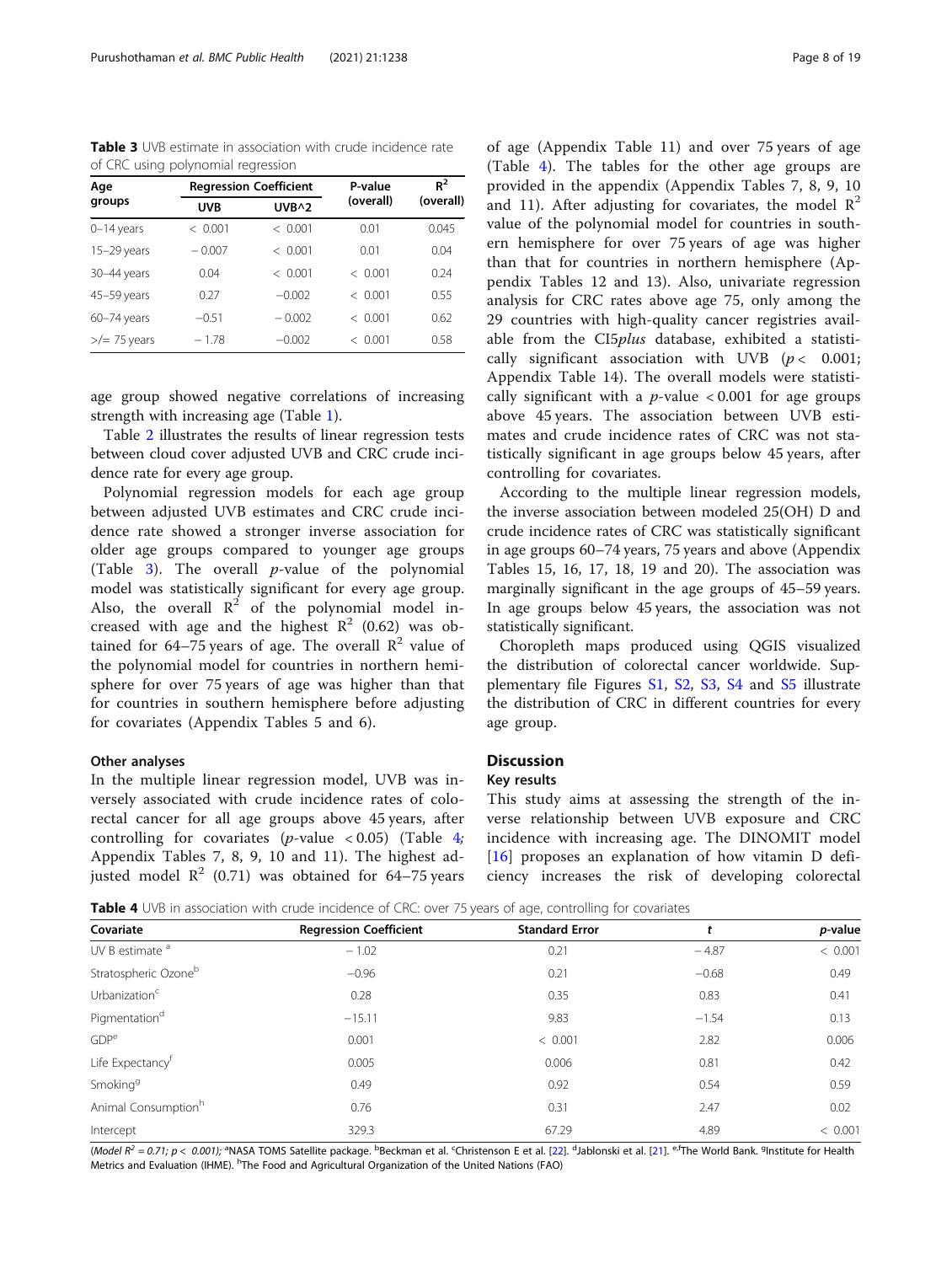cancer. However, it is expected to take years for these phases to occur, and hence we expect increasing age to have a major role in explaining the inverse relationship between UVB estimates and incidence of colorectal cancer. Thus, older age groups can be expected to have a stronger inverse association between vitamin D status and crude incidence rate of colorectal cancer. Though there is mixed evidence for this inverse association, our study aims at taking into consideration the effect of age on this association. In this country-specific analysis, we have shown an increasing trend in the strength of the inverse association between adjusted UVB estimates and crude incidence rate of colorectal cancer as age increases. The proportion of variability in the outcome (crude incidence rate of CRC) explained by the adjusted UVB estimate also increased with age. This study assesses the agedependent inverse association between vitamin D status and incidence of colorectal cancer globally. This is the first study to the authors' knowledge to have explored the age-related effect in this inverse association. UVB estimates decrease with increasing latitude, and higher incidence of colorectal cancer has been reported at higher latitudes [[26](#page-17-0)]. Another recent study mentions low vitamin D status as a possible explanation to higher incidence rates of colon cancer in cold countries (higher latitudes) [[27\]](#page-18-0). This study demonstrates a significant inverse association between UVB exposure and CRC incidence in all age groups. Age-related differences in vitamin D status have been observed in the regions of Asia/Pacific and Middle East/Africa [\[28](#page-18-0)] and reduced vitamin D status with increasing age has been reported in previous studies [[29\]](#page-18-0). Also, vitamin D deficiency has been observed across all age groups globally including countries with low latitude [[30\]](#page-18-0). UVB exposure is strongly correlated with serum 25(OH) D levels and previous studies have shown significant associations between 25(OH) D levels and overall CRC incidence [[31\]](#page-18-0). Photosynthesized vitamin D released from erythemal solar radiation to the skin has been found to have a greater effect on serum 25(OH) D levels than dietary vitamin D ingestion [[32\]](#page-18-0). The tissue stores of cholecalciferol which are obtained through exposure to UVB radiation help in sustaining serum 25(OH) D levels [\[32](#page-18-0)].

#### Interpretation

Previous ecological studies have reported an inverse association between UVB exposure and incidence as well as mortality of various cancers, including colon cancer [[33](#page-18-0), [34](#page-18-0)]. In one of the prior ecological studies, a significant inverse association was observed for colon cancer (among ten other cancers), and the relative risk of colon cancer incidence related to solar UVB exposure was found to be

1.11 in males and 1.14 in females [\[33\]](#page-18-0). In another ecological study, inverse associations with UVB were found for 15 different cancers, including colon cancer [\[34\]](#page-18-0). The standardized regression coefficient for age-adjusted mortality rates of colon cancer versus UVB irradiance was found to be  $-0.71$  ( $p < 0.001$ ) for males and  $-0.76$  $(p < 0.001)$  for females. However, not all ecological studies have been able to demonstrate a significant inverse association between UV exposure and colon cancer [\[35](#page-18-0)]. The association between UVB exposure and global incidence of colorectal cancer was first analyzed in an ecological study [[26\]](#page-17-0) where simple linear regression and multiple linear regression methods were used to study the inverse association between UVB exposure and incidence of CRC. In this study, the age-adjusted crude incidence rates of colorectal cancer were higher at latitudes distant from the equator ( $\mathbb{R}^2$  = 0.50,  $p < 0.001$ ) [\[26\]](#page-17-0). In the adjusted model of that study, UVB exposure (adjusted for cloudiness) was inversely associated with age adjusted CRC crude incidence rates ( $p = 0.01$ ), after controlling for covariates [[26](#page-17-0)]. However, age-dependent strength of the inverse association between UVB exposure and colorectal cancer was not explored in that study [\[26\]](#page-17-0).

Various studies have demonstrated the effect of diet on risk of colorectal cancer. Increased consumption of red meat and total meat were associated with higher risk of developing colorectal cancer in a study which analyzed data from a Japanese cohort [\[36](#page-18-0)]. Also, intake of fruits and vegetables have shown to have a protective effect against cancer [[37](#page-18-0)]. Results from other studies suggest that changes in dietary pattern, specifically with increased meat consumption, can increase the risk of developing CRC [[38](#page-18-0)]. A recent study observed highest number and proportion of diet-related cases for colorectal cancer [\[39](#page-18-0)]. Smoking is known to increase the risk of both colon and rectal cancer, with a stronger association for rectal cancer [[40](#page-18-0), [41](#page-18-0)]. The duration of smoking had a significant association with the risk of colorectal cancer [\[42\]](#page-18-0).

A nested case-control study from the Women's Health Study (WHS) found a significant inverse association between pre-diagnostic 25(OH) D levels and risk of CRC [[43\]](#page-18-0). This case-control study with 274 controls and 274 colorectal cases observed a significant inverse association between plasma vitamin D and odds of colorectal cancer in multivariable adjusted logistic regression models [\[43](#page-18-0)]. MEG3 (non-coding RNA maternally expressed gene) functions as a tumor suppressor in CRC by regulating the activity of clusterin, which is stimulated by the binding of vitamin D receptor to its promoter [\[44\]](#page-18-0). Metaanalysis of the relationship between serum 25(OH) D and mortality of patients with colorectal cancer has shown that higher serum 25(OH) D was associated with lower mortality of patients with colorectal cancer [\[5](#page-17-0)]. Mortality rates were also decreased in summertime,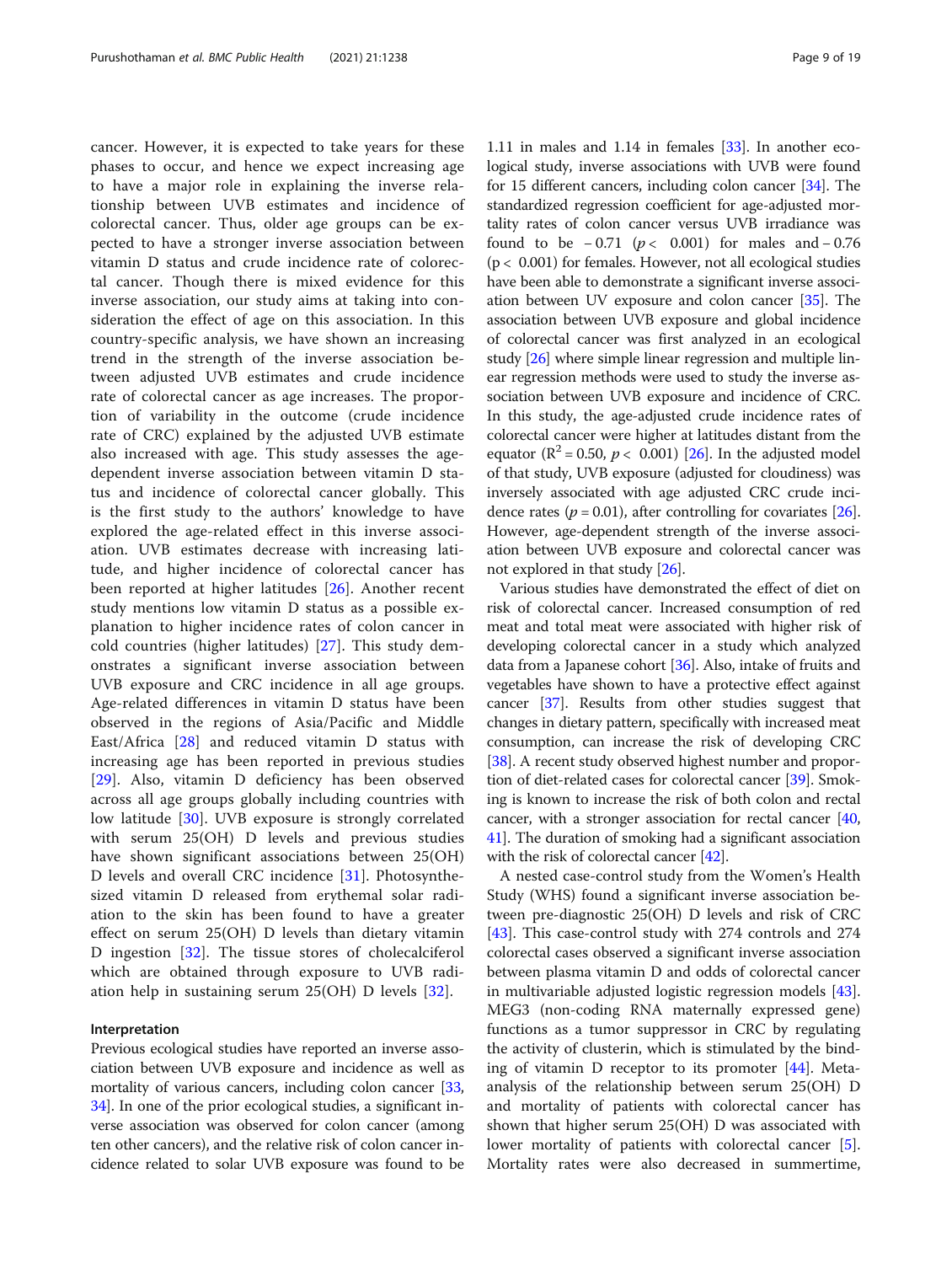where UVB wavelengths of solar radiation are more available [[45](#page-18-0)].

The main strength of this study is the novelty of assessing the age-dependent inverse relationship between UVB exposure and CRC incidence. The unadjusted analysis included 166 countries in comparison to 139 countries in a previous study [\[26\]](#page-17-0). The results of this analysis are in line with the previous study  $[26]$  $[26]$  in having obtained a significant inverse association between UVB exposure and incidence of colorectal cancer. As with prior analyses, this analysis employed multiple linear regression to account for other risk-modifying factors. UVB estimates were significantly associated with the risk of colorectal cancer in age groups over 45 years after adjusting for covariates. These findings are consistent with other studies which have found significantly different risk factors for individuals receiving a diagnosis of CRC prior to age 50, compared to those receiving a diagnosis after age 50 [\[46\]](#page-18-0). We suggest that several risk factors for later-age development of CRC may derive from chronic exposures, and we suggest that vitamin D deficiency is among these. The significant increase in the strength of this inverse association with age was observed in the analysis, as hypothesized. Also, the proportion of variation in the age-specific crude incidence rates due to UVB exposure  $(\mathbb{R}^2)$  increased consistently with age.

#### Limitations

Data for all variables that were included in the multiple linear regression were available for only 148 countries out of the 185 countries for which CRC crude incidence rate data were available. However, the excluded countries account for approximately 3% of global population. Also, the inherent limitations of the data used in this study include use of neighboring country's CRC estimate in some cases of unavailability, as well as some uses of hospital-based data instead of population/registry-based data. Furthermore, countries which lacked data for UVB estimates were mostly countries with lower per capita income and limited access to healthcare, which were also closer to equator with high UVB exposure. Exclusion of these countries from the study could have reduced the strength of associations. Though laboratory research and studies on individuals have produced evidence validating the influence of UVB on serum 25(OH) D, we note that UVB is an imperfect proxy measure of 25(OH) D status. National mean 25(OH) D concentration depends on a large number of factors. These include UVB irradiation, cloud cover, skin pigmentation, and urbanization, which are factors which were included in this study's multivariable modeling. However, additional factors, including vitamin D supplementation, clothing cover area, altitude over sea level, air pollution and environmental chemicals are also likely to be relevant, but were not included in this study due to limited availability of data or to preserve model parsimony.

#### Generalizability

The results of the study cannot be applied directly at the level of individuals due to ecological fallacy. However, the study findings do reveal a significant effect of age on the inverse association between UVB exposure and colorectal cancer incidence rates. The multivariate models with modeled 25(OH) D had lower  $\mathbb{R}^2$  values compared to those with the UVB estimates adjusted for cloud cover, reducing the proportion of variability in the crude incidence of CRC explained by vitamin D levels. Also, adjusted UVB estimate was statistically significant in the age group of 45–60 years, whereas modeled 25(OH) D was only marginally significant although both the covariates retained statistical significance in age groups above 60 years. Though our study used the modeled 25(OH) D data calculated from 28 publications, there was a mean difference of 5.26 nmol/L between the values used in the study and the published annual values of 25(OH)D [\[28,](#page-18-0) [29](#page-18-0)].

#### Conclusion

Ecological studies help in generating novel, relevant hypothesis that may help in identifying causal relationships that can be further explored through studies on individuals. This study supports the need for adequate public health programs to avoid vitamin D inadequacy at national and global levels, whether through screening those at risk, through selective supplementation, or through populationbased measures such as food fortification. Future studies can aim at identifying the cancer types which show significant improvement with vitamin D supplementation. Studying the association between chronic vitamin D deficiency and CRC incidence will help in understanding the necessity for population-wide screening programs for vitamin D deficiency, especially in regions with inadequate UVB exposure. These programs may help decrease risk of CRC, as well as other cancers whose risk is associated with vitamin D deficiency, for high-risk populations whose vitamin D deficiency has been especially chronic.

#### Appendix

Table 1 UVB estimate in association with crude incidence rate of CRC using polynomial regression for countries in northern hemisphere

| Age<br>groups          |         | <b>Regression Coefficient</b> | P-value   | $R^2$     |
|------------------------|---------|-------------------------------|-----------|-----------|
|                        | UVB     | $UVB^2$                       | (overall) | (overall) |
| $\frac{1}{2}$ 75 years | $-0.49$ | $-0.004$                      | < 0.001   | 0.62      |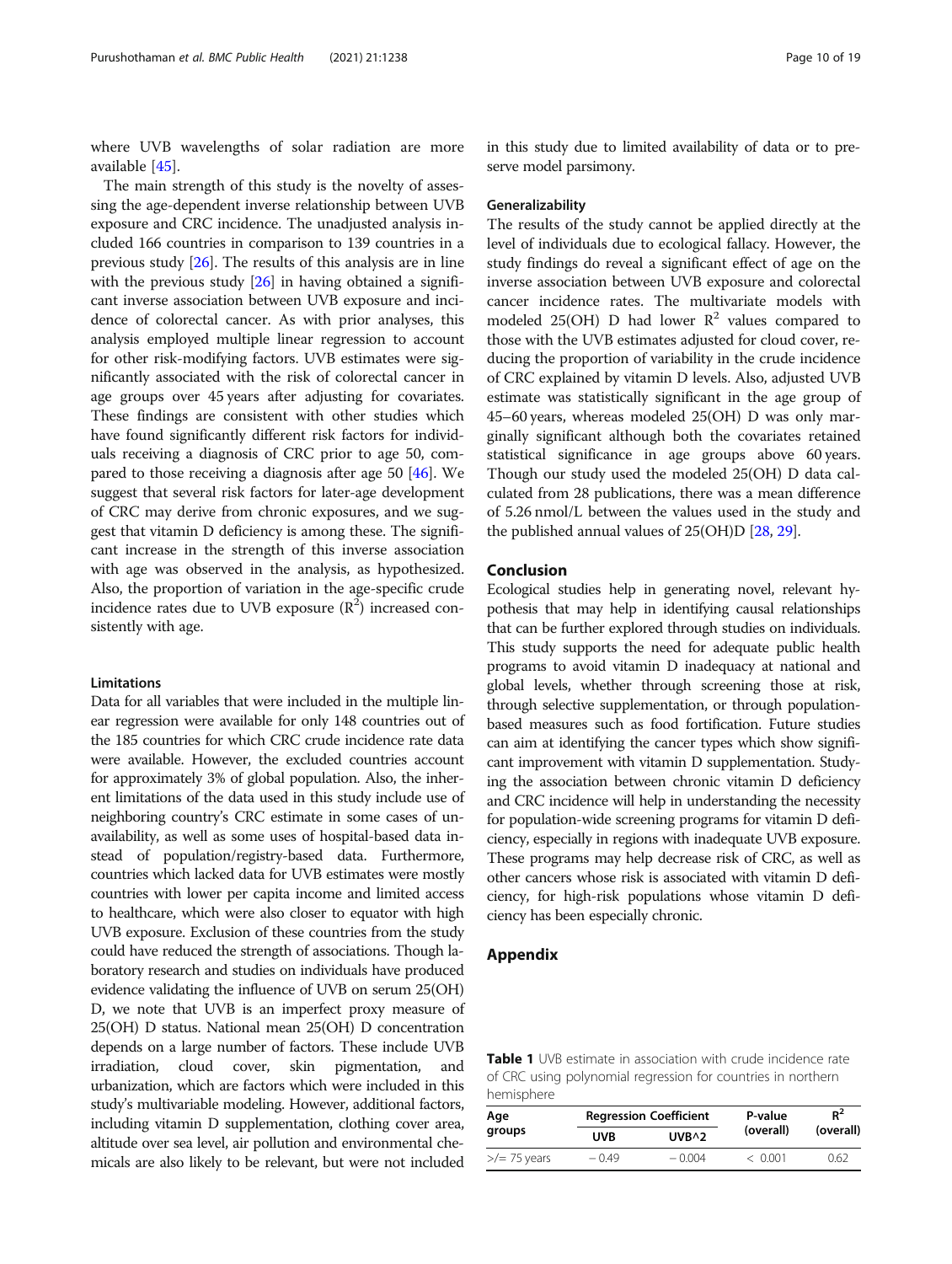Table 2 UVB estimate in association with crude incidence rate of CRC using polynomial regression for countries in southern hemisphere

| Age<br>groups        |            | <b>Regression Coefficient</b> | P-value   | $R^2$<br>(overall) |  |
|----------------------|------------|-------------------------------|-----------|--------------------|--|
|                      | <b>UVB</b> | $UVB^2$                       | (overall) |                    |  |
| $\ge$ / $=$ 75 years | $-2.26$    | < 0.001                       | 0.002     | 0.36               |  |

Table 3 UVB in association with crude incidence of CRC: 0-14 years of age, controlling for covariates

| Covariate                        | <b>Regression Coefficient</b> | <b>Standard Error</b> |         | p-value |
|----------------------------------|-------------------------------|-----------------------|---------|---------|
| UV B estimate <sup>a</sup>       | < 0.001                       | < 0.001               | $-0.74$ | 0.46    |
| Stratospheric Ozone <sup>b</sup> | < 0.001                       | < 0.001               | 3.56    | < 0.001 |
| Urbanization <sup>c</sup>        | < 0.001                       | < 0.001               | 0.30    | 0.77    |
| Pigmentation <sup>d</sup>        | $-0.006$                      | 0.01                  | $-0.51$ | 0.61    |
| GDP <sup>e</sup>                 | < 0.001                       | < 0.001               | 2.19    | 0.03    |
| Life Expectancy <sup>†</sup>     | < 0.001                       | < 0.001               | 0.21    | 0.83    |
| Smoking <sup>9</sup>             | < 0.001                       | 0.001                 | $-0.78$ | 0.43    |
| Animal Consumption <sup>h</sup>  | < 0.001                       | < 0.001               | $-1.48$ | 0.14    |
| Intercept                        | 0.07                          | 0.08                  | $-0.87$ | 0.39    |

Model R<sup>2</sup> = 0.15; p < 0.001; <sup>a</sup>NASA TOMS Satellite package. <sup>b</sup>Beckman et al. <sup>c</sup>Christenson E et al. [[22\]](#page-17-0). <sup>d</sup>Jablonski et al. [\[21\]](#page-17-0). <sup>e,f</sup>The World Bank. <sup>9</sup>Institute for Health Metrics and Evaluation (IHME). <sup>h</sup>The Food and Agricultural Organization of the United Nations (FAO)

|  | Table 4 UVB in association with crude incidence of CRC: 15-29 years of age, controlling for covariates |  |  |  |  |  |  |
|--|--------------------------------------------------------------------------------------------------------|--|--|--|--|--|--|

| Covariate                       | <b>Regression Coefficient</b> | <b>Standard Error</b> |         | p-value |
|---------------------------------|-------------------------------|-----------------------|---------|---------|
| UV B estimate <sup>a</sup>      | 0.002                         | 0.001                 | 1.21    | 0.23    |
| Stratospheric Ozoneb            | 0.001                         | < 0.001               | 1.50    | 0.14    |
| Urbanization <sup>c</sup>       | 0.003                         | 0.002                 | 1.41    | 0.16    |
| Pigmentation <sup>d</sup>       | $-0.23$                       | 0.06                  | $-3.46$ | < 0.001 |
| GDP <sup>e</sup>                | < 0.001                       | < 0.001               | $-0.60$ | 0.55    |
| Life Expectancy <sup>†</sup>    | < 0.001                       | < 0.001               | $-0.16$ | 0.87    |
| Smoking <sup>g</sup>            | $-0.001$                      | 0.006                 | $-1.91$ | 0.10    |
| Animal Consumption <sup>h</sup> | < 0.001                       | 0.002                 | 0.41    | 0.06    |
| Intercept                       | 0.35                          | 0.44                  | 0.80    | 0.68    |

Model  $R^2 =$  0.17; p < 0.001; <sup>a</sup>NASA TOMS Satellite package. <sup>b</sup>Beckman et al. <sup>c</sup>Christenson E et al. [[22\]](#page-17-0). <sup>d</sup>Jablonski et al. [\[21\]](#page-17-0). <sup>e,f</sup>The World Bank. <sup>9</sup>Institute for Health Metrics and Evaluation (IHME). <sup>h</sup>The Food and Agricultural Organization of the United Nations (FAO)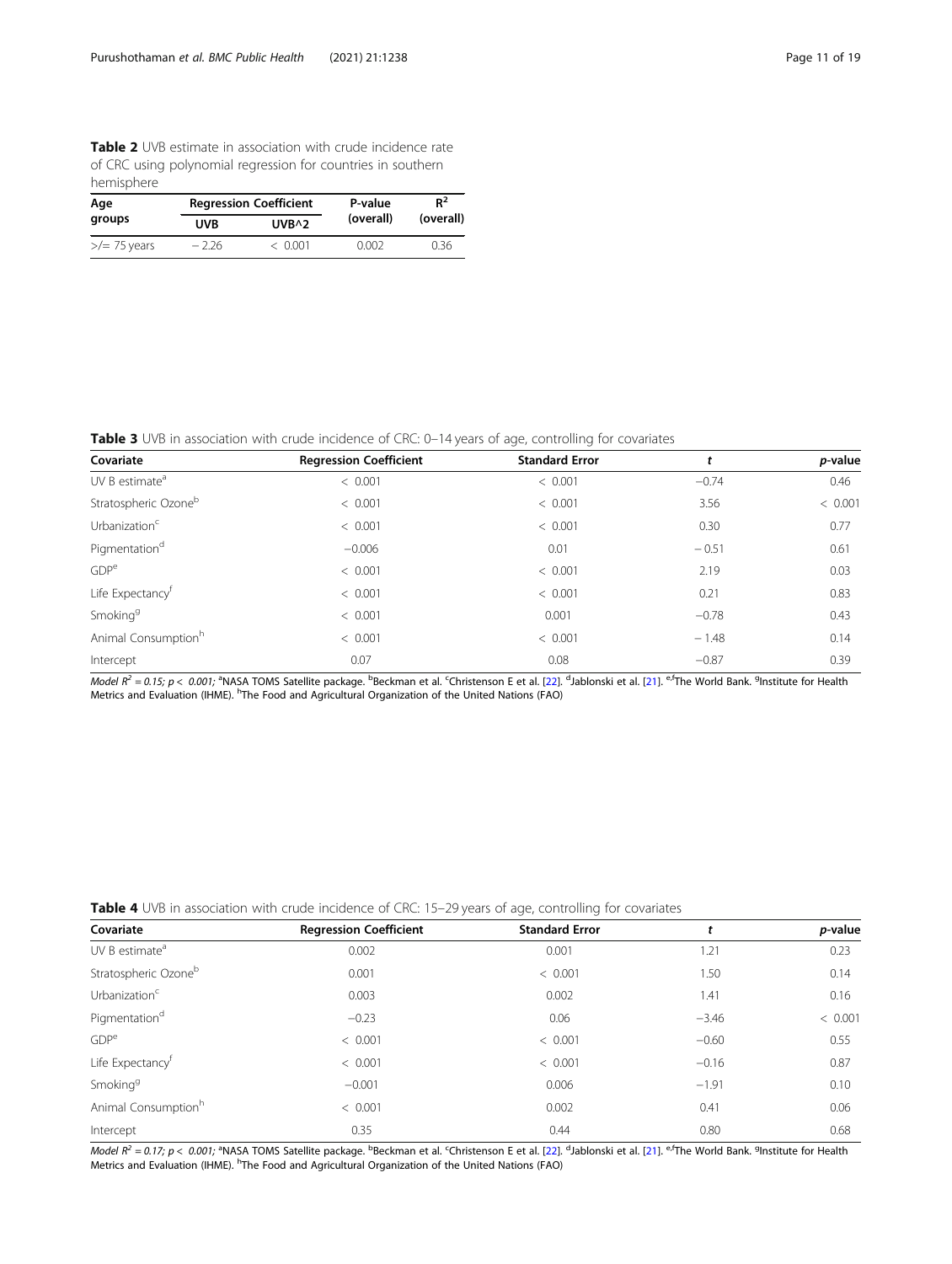#### Table 5 UVB in association with crude incidence of CRC: 30-44 years of age, controlling for covariates

| <b>Regression Coefficient</b> | <b>Standard Error</b> |         | p-value |
|-------------------------------|-----------------------|---------|---------|
| < 0.001                       | 0.007                 | $-0.13$ | 0.90    |
| 0.007                         | 0.005                 | 1.52    | 0.13    |
| 0.02                          | 0.01                  | 1.37    | 0.18    |
| $-0.70$                       | 0.32                  | $-2.15$ | 0.03    |
| < 0.001                       | < 0.001               | 2.56    | 0.01    |
| < 0.001                       | < 0.001               | 0.53    | 0.60    |
| $-0.03$                       | 0.03                  | $-1.27$ | 0.21    |
| 0.01                          | 0.01                  | 1.13    | 0.26    |
| 2.85                          | 2.17                  | 1.31    | 0.19    |
|                               |                       |         |         |

Model R<sup>2</sup> = 0.42; p < 0.001; <sup>a</sup>NASA TOMS Satellite package. <sup>b</sup>Beckman et al. <sup>c</sup>Christenson E et al. [[22\]](#page-17-0). <sup>d</sup>Jablonski et al. [\[21\]](#page-17-0). <sup>e,f</sup>The World Bank. <sup>9</sup>Institute for Health Metrics and Evaluation (IHME). <sup>h</sup>The Food and Agricultural Organization of the United Nations (FAO)

Table 6 UVB in association with crude incidence of CRC: 45-59 years of age, controlling for covariates

| Covariate                        | <b>Regression Coefficient</b> | <b>Standard Error</b> |         | <i>p</i> -value |
|----------------------------------|-------------------------------|-----------------------|---------|-----------------|
| UV B estimate <sup>a</sup>       | $-0.14$                       | 0.04                  | $-3.52$ | < 0.001         |
| Stratospheric Ozone <sup>b</sup> | 0.01                          | 0.03                  | 0.39    | 0.70            |
| Urbanization <sup>c</sup>        | $-0.01$                       | 0.07                  | $-0.17$ | 0.86            |
| Pigmentation <sup>d</sup>        | $-2.14$                       | 1.83                  | $-1.17$ | 0.24            |
| GDP <sup>e</sup>                 | < 0.001                       | < 0.001               | 1.88    | 0.06            |
| Life Expectancy <sup>†</sup>     | 0.002                         | 0.001                 | 1.52    | 0.13            |
| Smoking <sup>9</sup>             | 0.37                          | 0.17                  | 2.16    | 0.03            |
| Animal Consumption <sup>h</sup>  | 0.20                          | 0.06                  | 3.42    | < 0.001         |
| Intercept                        | 40.76                         | 12.55                 | 3.25    | 0.002           |

*Model R<sup>2</sup> = 0.67; p < 0.001;* <sup>a</sup>NASA TOMS Satellite package. <sup>b</sup>Beckman et al. <sup>c</sup>Christenson E et al. [[22\]](#page-17-0). <sup>d</sup>Jablonski et al. [\[21\]](#page-17-0). <sup>e,f</sup>The World Bank. <sup>g</sup>Institute for Health<br>Metrics and Evaluation (IHME). <sup>h</sup>The F

|  |  |  | Table 7 UVB in association with crude incidence of CRC: 60-74 years of age, controlling for covariates |  |  |  |
|--|--|--|--------------------------------------------------------------------------------------------------------|--|--|--|
|  |  |  |                                                                                                        |  |  |  |

| Covariate                        | <b>Regression Coefficient</b> | <b>Standard Error</b> |         | p-value |
|----------------------------------|-------------------------------|-----------------------|---------|---------|
| UV B estimate <sup>a</sup>       | $-0.69$                       | 0.13                  | $-5.35$ | < 0.001 |
| Stratospheric Ozone <sup>b</sup> | $-0.02$                       | 0.09                  | $-0.19$ | 0.85    |
| Urbanization <sup>c</sup>        | 0.05                          | 0.22                  | 0.23    | 0.82    |
| Pigmentation <sup>d</sup>        | $-7.84$                       | 6.05                  | $-1.29$ | 0.20    |
| GDP <sup>e</sup>                 | < 0.001                       | < 0.001               | 1.97    | 0.051   |
| Life Expectancy <sup>†</sup>     | 0.004                         | 0.004                 | 0.10    | 0.33    |
| Smoking <sup>g</sup>             | 0.95                          | 0.57                  | 1.67    | 0.10    |
| Animal Consumption <sup>h</sup>  | 0.48                          | 0.19                  | 2.52    | 0.01    |
| Intercept                        | 200.9                         | 41.45                 | 4.85    | < 0.001 |

*Model R<sup>2</sup> = 0.71; p < 0.001;* <sup>a</sup>NASA TOMS Satellite package. <sup>b</sup>Beckman et al. <sup>c</sup>Christenson E et al. [[22\]](#page-17-0). <sup>d</sup>Jablonski et al. [\[21](#page-17-0)]. <sup>e,f</sup>The World Bank. <sup>9</sup>Institute for Health Metrics and Evaluation (IHME). <sup>h</sup>The Food and Agricultural Organization of the United Nations (FAO)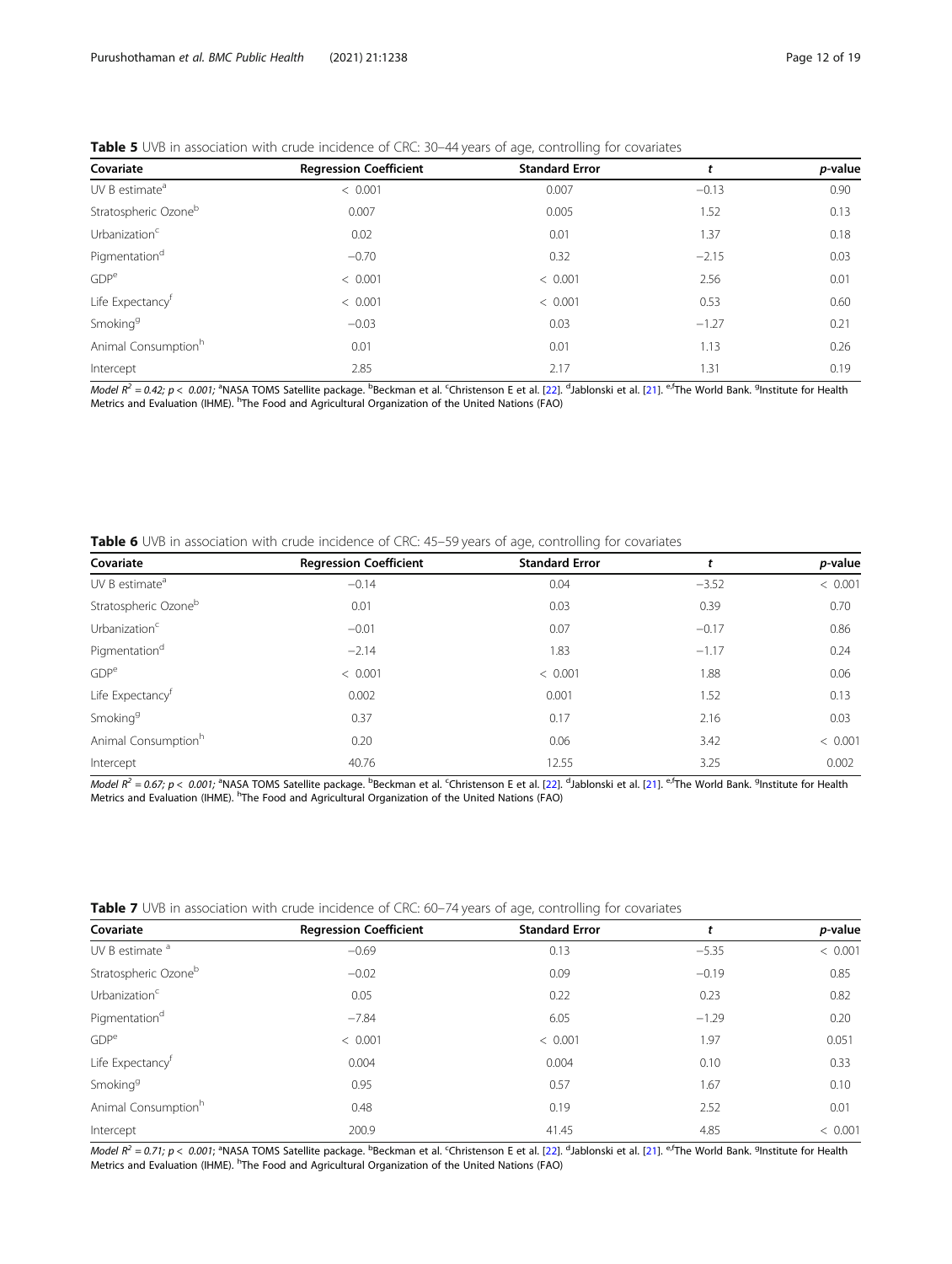| Covariate                        | <b>Regression Coefficient</b> | <b>Standard Error</b> |         | p-value |
|----------------------------------|-------------------------------|-----------------------|---------|---------|
| UV B estimate <sup>a</sup>       | $-1.43$                       | 0.25                  | $-5.62$ | < 0.001 |
| Stratospheric Ozone <sup>b</sup> | $-0.10$                       | 0.15                  | $-0.67$ | 0.51    |
| Urbanization <sup>c</sup>        | 0.10                          | 0.38                  | 0.26    | 0.80    |
| Pigmentation <sup>d</sup>        | 12.94                         | 12.53                 | 1.03    | 0.30    |
| GDP <sup>e</sup>                 | 0.002                         | < 0.001               | 3.10    | 0.003   |
| Life Expectancy <sup>†</sup>     | 0.009                         | 0.008                 | 1.11    | 0.27    |
| Smoking <sup>9</sup>             | 1.41                          | 0.95                  | 1.50    | 0.14    |
| Animal Consumption <sup>h</sup>  | 0.83                          | 0.32                  | 2.57    | 0.01    |
| Intercept                        | 359.70                        | 71.06                 | 5.06    | < 0.001 |

Table 8 UVB in association with crude incidence of CRC: over 75 years of age for countries in northern hemisphere after controlling for covariates

Model  $R^2 =$  0.72; p < 0.001; <sup>a</sup>NASA TOMS Satellite package. <sup>b</sup>Beckman et al. <sup>c</sup>Christenson E et al. [[22\]](#page-17-0). <sup>d</sup>Jablonski et al. [\[21\]](#page-17-0). <sup>e,f</sup>The World Bank. <sup>9</sup>Institute for Health Metrics and Evaluation (IHME). <sup>h</sup>The Food and Agricultural Organization of the United Nations (FAO)

Table 9 UVB in association with crude incidence of CRC: over 75 years of age for countries in southern hemisphere after controlling for covariates

| Covariate                       | <b>Regression Coefficient</b> | <b>Standard Error</b> |         | p-value |
|---------------------------------|-------------------------------|-----------------------|---------|---------|
| UV B estimate <sup>a</sup>      | $-1.18$                       | 0.47                  | $-2.52$ | 0.02    |
| Stratospheric Ozoneb            | 0.57                          | 0.36                  | 1.59    | 0.13    |
| Urbanization <sup>c</sup>       | 0.53                          | 0.78                  | 0.67    | 0.51    |
| Pigmentation <sup>d</sup>       | $-89.49$                      | 24.56                 | $-3.64$ | 0.002   |
| GDP <sup>e</sup>                | 0.002                         | 0.003                 | 0.82    | 0.43    |
| Life Expectancy <sup>f</sup>    | 0.02                          | 0.01                  | 1.73    | 0.10    |
| Smoking <sup>9</sup>            | $-3.53$                       | 2.64                  | $-1.34$ | 0.20    |
| Animal Consumption <sup>h</sup> | $-0.82$                       | 1.02                  | $-0.81$ | 0.43    |
| Intercept                       | 475.41                        | 179.95                | 2.54    | 0.02    |

Model  $R^2 = 0.81; p < 0.001;$  ªNASA TOMS Satellite package. <sup>b</sup>Beckman et al. <sup>c</sup>Christenson E et al. [[22\]](#page-17-0). <sup>d</sup>Jablonski et al. [\[21\]](#page-17-0). <sup>e,f</sup>The World Bank. <sup>g</sup>Institute for Health Metrics and Evaluation (IHME). <sup>h</sup>The Food and Agricultural Organization of the United Nations (FAO)

| CRC in 0-14 years of age, controlling for covariates                                                           |                           |                   |         |             |  |
|----------------------------------------------------------------------------------------------------------------|---------------------------|-------------------|---------|-------------|--|
| Covariate                                                                                                      | Regression<br>Coefficient | Standard<br>Error | t       | p-<br>value |  |
| Modeled 25(OH) D,<br>nq/ml <sup>a</sup>                                                                        | < 0.001                   | < 0.001           | $-0.49$ | 0.63        |  |
| Urbanization <sup>b</sup>                                                                                      | < 0.001                   | < 0.001           | 0.53    | 0.60        |  |
| GDP <sup>c</sup>                                                                                               | < 0.001                   | < 0.001           | 2.84    | 0.005       |  |
| Life Expectancy <sup>d</sup>                                                                                   | < 0.001                   | < 0.001           | $-0.07$ | 0.95        |  |
| Smoking <sup>e</sup>                                                                                           | < 0.001                   | 0.001             | 0.51    | 0.61        |  |
| Animal<br>Consumption <sup>t</sup>                                                                             | < 0.001                   | < 0.001           | $-1.54$ | 0.13        |  |
| Intercept                                                                                                      | 0.02                      | 0.04              | 0.50    | 0.62        |  |
| <i>Model R<sup>2</sup></i> = 0.06; $p = 0.02$ ; <sup>a</sup> Mohr S, B, Gorham E, D, Garland C, F, Grant W, B, |                           |                   |         |             |  |

Table 10 UVB estimate in association with crude incidence rate of CRC using linear regression among countries with highquality registry data in the CI5 plus database

| Age groups           | <b>Regression Coefficient</b> | <i>p</i> -value | $R^2$ |
|----------------------|-------------------------------|-----------------|-------|
| $\ge$ / $=$ 75 years | $-136$                        | $\langle$ 0.001 | 0.35  |

Table 11 Modeled 25(OH) D in association with incidence of

Garland F, C: Low Ultraviolet B and Increased Risk of Brain Cancer: An Ecological Study of 175 Countries. Neuroepidemiology 2010; 35:281–290. doi: <https://doi.org/10.1159/000314350>. <sup>b</sup>Christenson E et al. [\[22](#page-17-0)]. <sup>c,d</sup> The World Bank. <sup>e</sup>Institute for Health Metrics and Evaluation (IHME). <sup>f</sup> The Food and Agricultural Organization of the United Nations (FAO)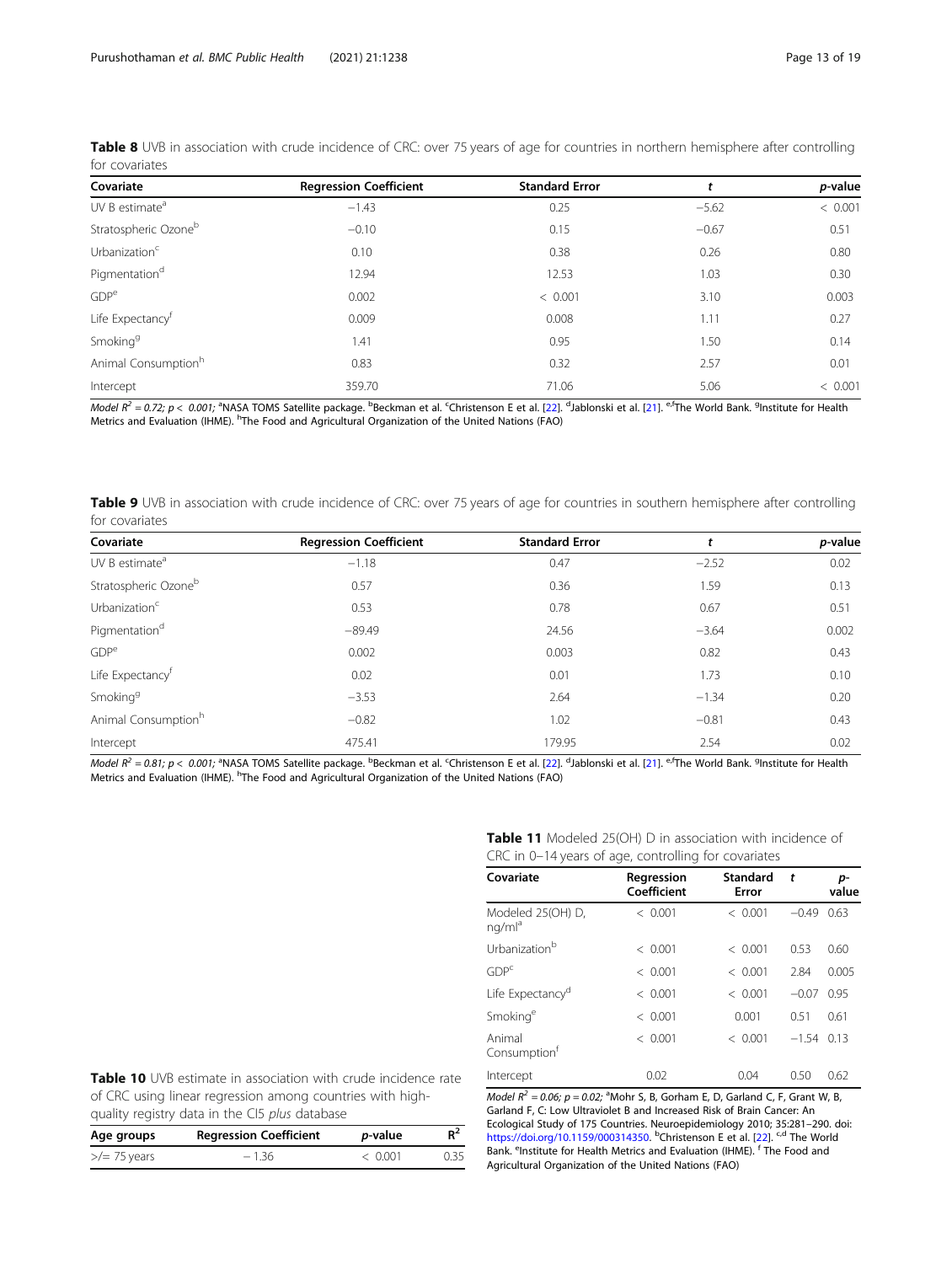#### Table 12 Modeled 25(OH) D in association with incidence of CRC in 15-29 years of age, controlling for covariates

| Covariate                            | <b>Regression Coefficient</b> | <b>Standard Error</b> |         | p-value |
|--------------------------------------|-------------------------------|-----------------------|---------|---------|
| Modeled 25(OH) D, ng/ml <sup>a</sup> | $-0.004$                      | 0.004                 | $-1.16$ | 0.25    |
| Urbanization <sup>b</sup>            | 0.005                         | 0.002                 | 2.01    | 0.046   |
| GDP <sup>c</sup>                     | < 0.001                       | < 0.001               | 0.26    | 0.79    |
| Life Expectancy <sup>d</sup>         | < 0.001                       | < 0.001               | $-0.39$ | 0.69    |
| Smoking <sup>e</sup>                 | $-0.003$                      | 0.006                 | $-0.58$ | 0.56    |
| Animal Consumption <sup>†</sup>      | < 0.001                       | 0.002                 | 0.37    | 0.71    |
| Intercept                            | 0.58                          | 0.25                  | 2.29    | 0.02    |

*Model R<sup>2</sup>* = 0.10; p = 0.002; <sup>a</sup>Mohr S, B, Gorham E, D, Garland C, F, Grant W, B, Garland F, C: Low Ultraviolet B and Increased Risk of Brain Cancer: An Ecological Study of 175 Countries. Neuroepidemiology 2010; 35:281–290. doi: <https://doi.org/10.1159/000314350>. <sup>b</sup>Christenson E et al. [\[22](#page-17-0)]. <sup>c,d</sup> The World Bank. <sup>e</sup>Institute for Health Metrics and Evaluation (IHME). <sup>f</sup> The Food and Agricultural Organization of the United Nations (FAO)

Table 13 Modeled 25(OH) D in association with incidence of CRC in 30-44 years of age, controlling for covariates

| Covariate                            | <b>Regression Coefficient</b> | <b>Standard Error</b> |         | p-value |
|--------------------------------------|-------------------------------|-----------------------|---------|---------|
| Modeled 25(OH) D, ng/ml <sup>a</sup> | $-0.02$                       | 0.02                  | $-1.23$ | 0.22    |
| Urbanization <sup>b</sup>            | 0.02                          | 0.01                  | 1.63    | 0.11    |
| GDP <sup>c</sup>                     | < 0.001                       | < 0.001               | 3.20    | 0.002   |
| Life Expectancy <sup>d</sup>         | < 0.001                       | < 0.001               | 0.25    | 0.80    |
| Smoking <sup>e</sup>                 | < 0.001                       | 0.03                  | 0.03    | 0.98    |
| Animal Consumption <sup>†</sup>      | 0.01                          | 0.01                  | 1.15    | 0.25    |
| Intercept                            | 3.14                          | 1.25                  | 2.52    | 0.01    |

Model  $R^2$  = 0.37; p < 0.001; <sup>a</sup>Mohr S, B, Gorham E, D, Garland C, F, Grant W, B, Garland F, C: Low Ultraviolet B and Increased Risk of Brain Cancer: An Ecological Study of 175 Countries. Neuroepidemiology 2010; 35:281–290. doi: <https://doi.org/10.1159/000314350>. <sup>b</sup>Christenson E et al. [\[22](#page-17-0)]. <sup>c,d</sup> The World Bank. <sup>e</sup>Institute for Health Metrics and Evaluation (IHME). <sup>f</sup> The Food and Agricultural Organization of the United Nations (FAO)

| Table 14 Modeled 25(OH) D in association with incidence of CRC in 45-59 years of age, controlling for covariates |  |  |
|------------------------------------------------------------------------------------------------------------------|--|--|
|------------------------------------------------------------------------------------------------------------------|--|--|

| Covariate                            | <b>Regression Coefficient</b> | <b>Standard Error</b> |         | p-value |
|--------------------------------------|-------------------------------|-----------------------|---------|---------|
| Modeled 25(OH) D, ng/ml <sup>a</sup> | $-0.23$                       | 0.12                  | $-1.92$ | 0.06    |
| Urbanization <sup>b</sup>            | $-0.02$                       | 0.07                  | $-0.32$ | 0.75    |
| GDP <sup>c</sup>                     | < 0.001                       | < 0.001               | 2.05    | 0.04    |
| Life Expectancy <sup>d</sup>         | 0.001                         | 0.001                 | 0.74    | 0.46    |
| Smoking <sup>e</sup>                 | 0.60                          | 0.19                  | 3.16    | 0.002   |
| Animal Consumption <sup>t</sup>      | 0.29                          | 0.06                  | 4.57    | < 0.001 |
| Intercept                            | 11.51                         | 7.93                  | 1.45    | 0.15    |

Model  $R^2 = 0.58$ ; p < 0.001; <sup>a</sup>Mohr S, B, Gorham E, D, Garland C, F, Grant W, B, Garland F, C: Low Ultraviolet B and Increased Risk of Brain Cancer: An Ecological Study of 175 Countries. Neuroepidemiology 2010; 35:281-290. doi: <https://doi.org/10.1159/000314350>. <sup>b</sup>Christenson E et al. [\[22](#page-17-0)]. <sup>c,d</sup> The World Bank. <sup>e</sup>Institute for Health Metrics and Evaluation (IHME). <sup>f</sup> The Food and Agricultural Organization of the United Nations (FAO)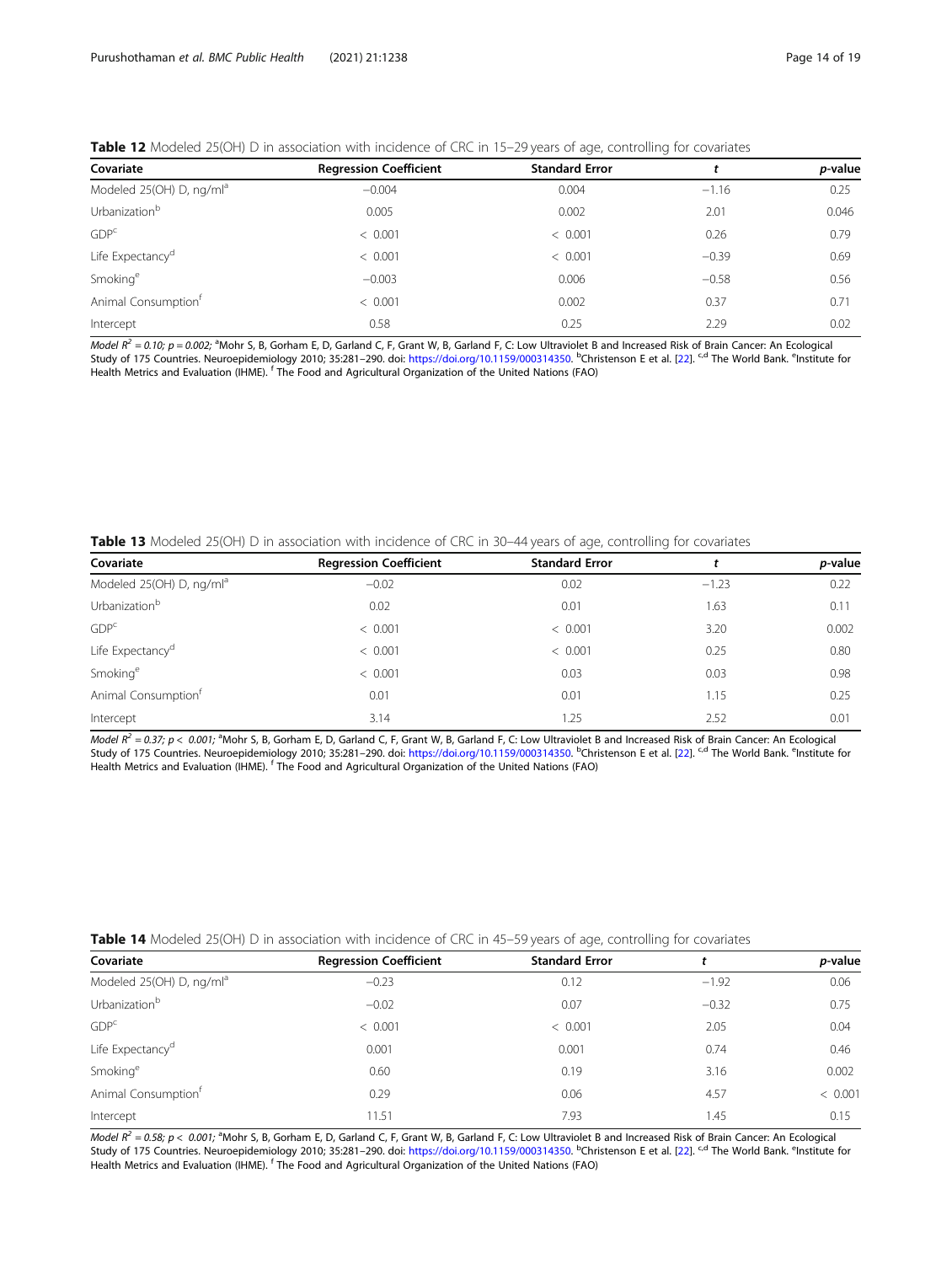#### <span id="page-14-0"></span>Table 15 Modeled 25(OH) D in association with incidence of CRC in 60-74 years of age, controlling for covariates

| Covariate                            | <b>Regression Coefficient</b> | <b>Standard Error</b> |         | <i>p</i> -value |
|--------------------------------------|-------------------------------|-----------------------|---------|-----------------|
| Modeled 25(OH) D, ng/ml <sup>a</sup> | $-1.30$                       | 0.40                  | $-3.28$ | 0.001           |
| Urbanization <sup>b</sup>            | 0.04                          | 0.25                  | 0.17    | 0.87            |
| GDP <sup>c</sup>                     | 0.001                         | < 0.001               | 2.12    | 0.04            |
| Life Expectancy <sup>d</sup>         | 0.001                         | 0.005                 | 0.19    | 0.85            |
| Smoking <sup>e</sup>                 | 1.73                          | 0.63                  | 2.74    | 0.007           |
| Animal Consumption <sup>†</sup>      | 0.86                          | 0.21                  | 4.09    | < 0.001         |
| Intercept                            | 52.72                         | 26.52                 | 1.98    | 0.048           |

*Model R<sup>2</sup>* = 0.61; p < 0.001; <sup>a</sup>Mohr S, B, Gorham E, D, Garland C, F, Grant W, B, Garland F, C: Low Ultraviolet B and Increased Risk of Brain Cancer: An Ecological Study of 175 Countries. Neuroepidemiology 2010; 35:281–290. doi: <https://doi.org/10.1159/000314350>. <sup>b</sup>Christenson E et al. [\[22](#page-17-0)]. <sup>c,d</sup> The World Bank. <sup>e</sup>Institute for Health Metrics and Evaluation (IHME). <sup>f</sup> The Food and Agricultural Organization of the United Nations (FAO)

## Appendix A

#### List of excluded countries for which UVB estimates were unavailable

- 1. Cabo Verde
- 2. Côte d'Ivoire
- 3. France, Guadeloupe
- 4. France, La Réunion
- 5. France, Martinique
- 6. France, New Caledonia
- 7. French Guyana
- 8. French Polynesia
- 9. Gaza Strip and West Bank
- 10. Korea, Democratic Republic of
- 11. Korea, Republic of
- 12. Maldives
- 13. Montenegro
- 14. Republic of Moldova
- 15. Saint Lucia
- 16. Sao Tome and Principe
- 17. South Sudan
- 18. The former Yugoslav Republic of Macedonia
- 19. Timor-Leste

#### Appendix B

#### List of countries excluded from the multiple linear regression model

- 1. Bahrain
- 2. Bhutan
- 3. Burundi
- 4. Comoros
- 5. Congo, Democratic Republic of
- 6. Cuba
- 7. Djibouti
- 8. Equatorial Guinea
- 9. Eritrea
- 10. Guam
- 11. Libya
- 12. Papua New Guinea
- 13. Puerto Rico
- 14. Qatar
- 15. Singapore
- 16. Somalia
- 17. Swaziland
- 18. Syrian Arab Republic

Table 16 Modeled 25(OH) D in association with incidence of CRC >/=75 years of age, controlling for covariates

| Covariate                            | <b>Regression Coefficient</b> | <b>Standard Error</b> |         | <i>p</i> -value |
|--------------------------------------|-------------------------------|-----------------------|---------|-----------------|
| Modeled 25(OH) D, ng/ml <sup>a</sup> | $-1.79$                       | 0.63                  | $-2.83$ | 0.005           |
| Urbanization <sup>b</sup>            | 0.27                          | 0.40                  | 0.68    | 0.50            |
| GDP <sup>c</sup>                     | 0.002                         | 0.001                 | 3.01    | 0.003           |
| Life Expectancy <sup>d</sup>         | 0.001                         | 0.007                 | 0.11    | 0.91            |
| Smoking <sup>e</sup>                 | 1.66                          | 1.01                  | 1.64    | 0.10            |
| Animal Consumption <sup>t</sup>      | 1.40                          | 0.34                  | 4.15    | < 0.001         |
| Intercept                            | 75.33                         | 42.31                 | 1.78    | 0.08            |

Model  $R^2 = 0.62$ ; p < 0.001; <sup>a</sup>Mohr S, B, Gorham E, D, Garland C, F, Grant W, B, Garland F, C: Low Ultraviolet B and Increased Risk of Brain Cancer: An Ecological Study of 175 Countries. Neuroepidemiology 2010; 35:281-290. doi: <https://doi.org/10.1159/000314350>. <sup>b</sup>Christenson E et al. [\[22](#page-17-0)]. <sup>c,d</sup> The World Bank. <sup>e</sup>Institute for Health Metrics and Evaluation (IHME). <sup>f</sup> The Food and Agricultural Organization of the United Nations (FAO)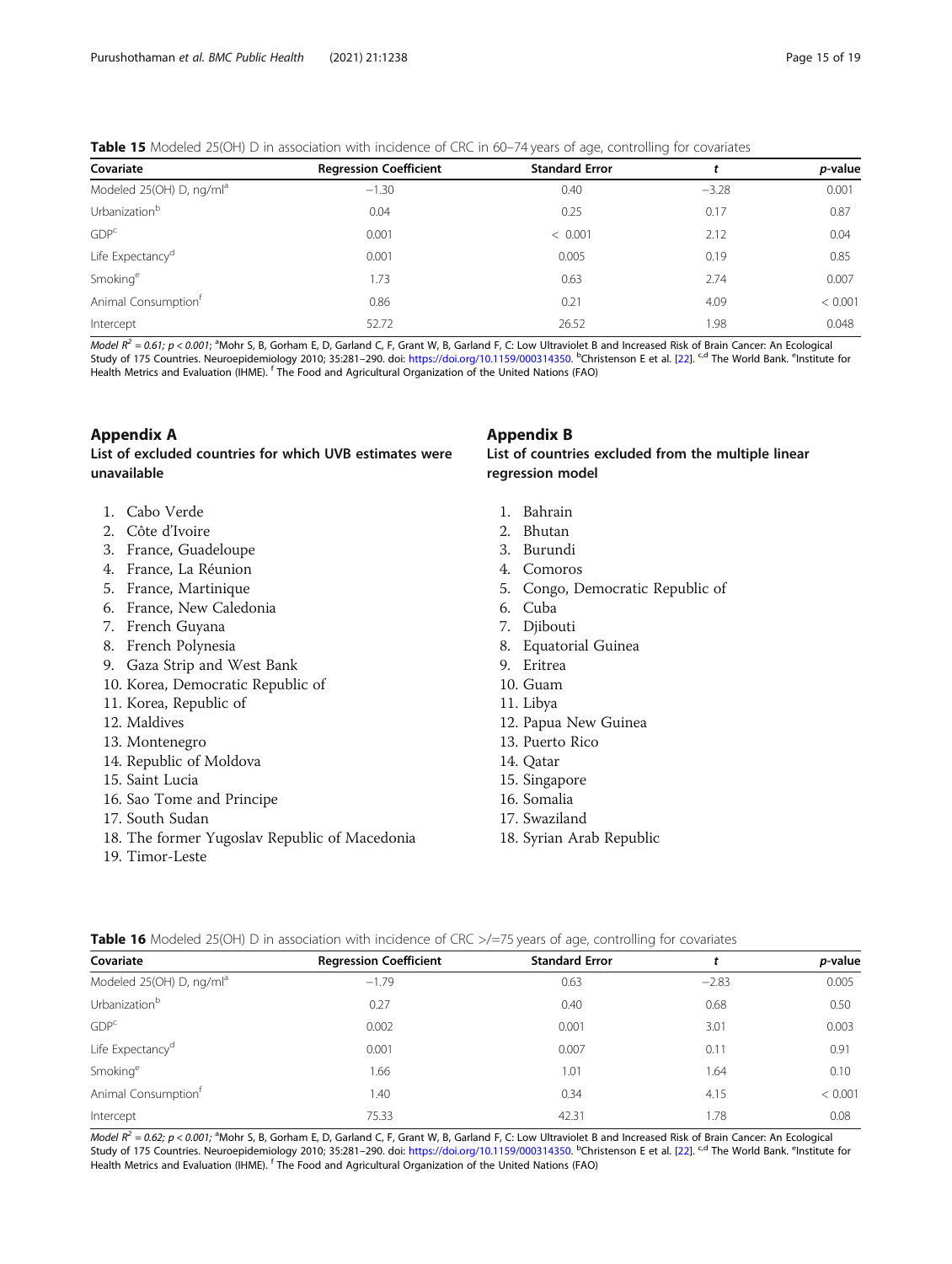#### <span id="page-15-0"></span>Appendix C

List of the codes for the representation of names of countries (ISO 3166 standard)

1. AFG Afghanistan 2. AGO Angola 3. ALB Albania 4. ARE United Arab Emirates 5. ARG Argentina 6. ARM Armenia 7. ATA Antarctica 8. AUS Australia 9. AUT Austria 10. AZE Azerbaijan 11. BDI Burundi 12. BEL Belgium 13. BEN Benin 14. BFA Burkina Faso 15. BGD Bangladesh 16. BGR Bulgaria 17. BHR Bahrain 18. BHS Bahamas 19. BIH Bosnia and Herzegovina 20. BLR Belarus 21. BLZ Belize 22. BOL Bolivia 23. BRA Brazil 24. BRB Barbados 25. BRN Brunei Darussalam 26. BTN Bhutan 27. BWA Botswana 28. CAF Central African Republic 29. CAN Canada 30. CHE Switzerland 31. CHL Chile 32. CHN China 33. CMR Cameroon 34. COD Congo, Democratic Republic of the 35. COG Congo 36. COL Colombia 37. COM Comoros 38. CRI Costa Rica 39. CUB Cuba 40. CYP Cyprus 41. CZE Czechia 42. DEU Germany 43. DJI Djibouti 44. DNK Denmark 45. DOM Dominican Republic 46. DZA Algeria 47. ECU Ecuador 48. EGY Egypt 49. ERI Eritrea 50. ESP Spain

51. EST Estonia 52. ETH Ethiopia 53. FIN Finland 54. FJI Fiji 55. FRA France 56. GAB Gabon 57. GBR United Kingdom 58. GEO Georgia 59. GHA Ghana 60. GIN Guinea 61. GMB Gambia 62. GNB Guinea-Bissau 63. GNQ Equatorial Guinea 64. GRC Greece 65. GTM Guatemala 66. GUM Guam 67. GUY Guyana 68. HND Honduras 69. HRV Croatia 70. HTI Haiti 71. HUN Hungary 72. IDN Indonesia 73. IND India 74. IRL Ireland 75. IRN Iran 76. IRQ Iraq 77. ISL Iceland 78. ISR Israel 79. ITA Italy 80. JAM Jamaica 81. JOR Jordan 82. JPN Japan 83. KAZ Kazakhstan 84. KEN Kenya 85. KGZ Kyrgyzstan 86. KHM Cambodia 87. KWT Kuwait 88. LAO Laos 89. LBN Lebanon 90. LBR Liberia 91. LBY Libya 92. LKA Sri Lanka 93. LSO Lesotho 94. LTU Lithuania 95. LUX Luxembourg 96. LVA Latvia 97. MAR Morocco 98. MDG Madagascar 99. MEX Mexico 100.MLI Mali 101MLT Malta 102MMR Myanmar 103MNG Mongolia 104MOZ Mozambique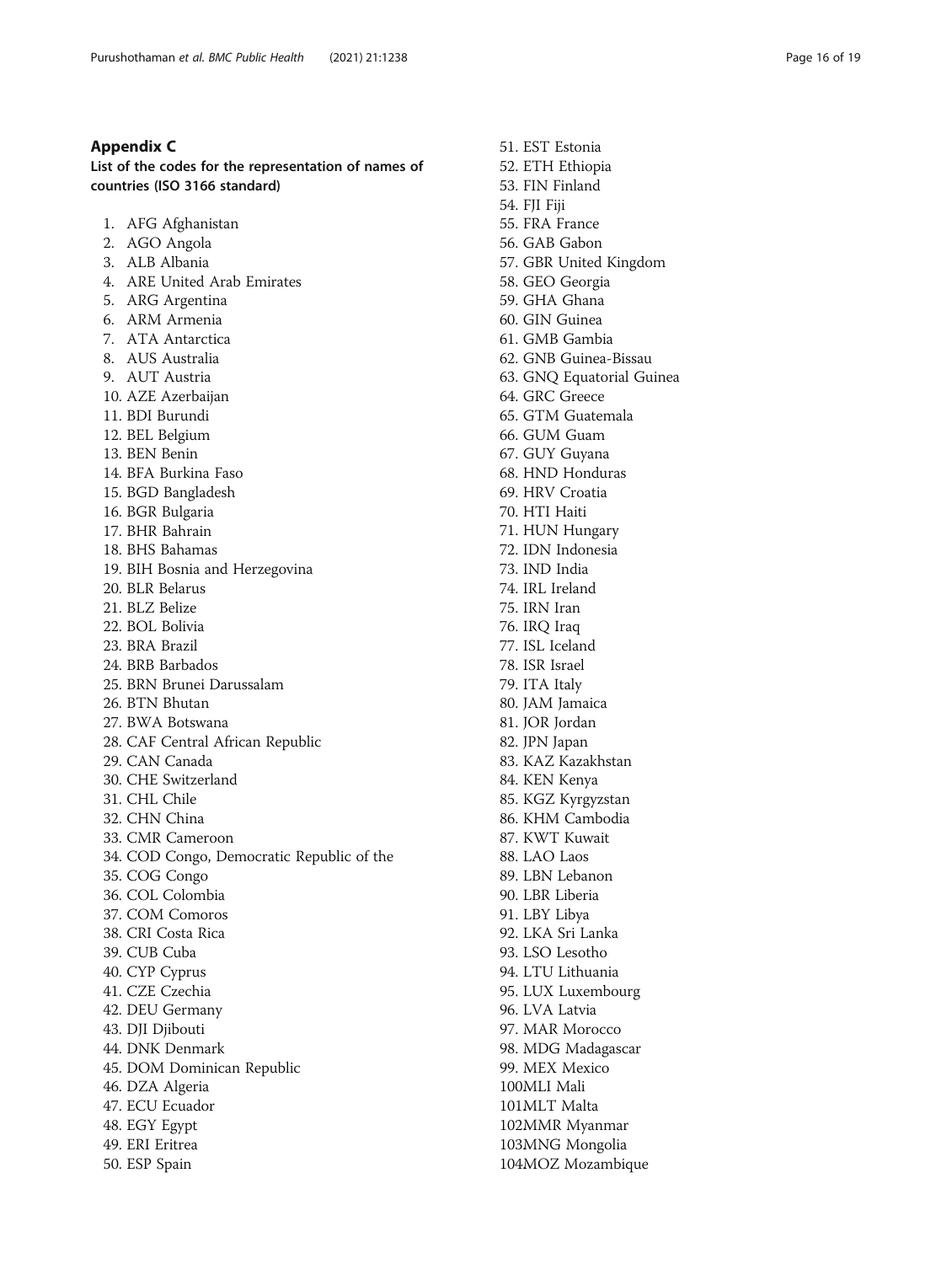<span id="page-16-0"></span>105.MRT Mauritania 106.MUS Mauritius 107.MWI Malawi 108.MYS Malaysia 109NAM Namibia 110NER Niger 111NGA Nigeria 112NIC Nicaragua 113.NLD Netherlands 114NOR Norway 115.NPL Nepal 116NZL New Zealand 1170MN Oman 118PAK Pakistan 119PAN Panama 120.PER Peru 121PHL Philippines 122PNG Papua New Guinea 123POL Poland 124.PRI Puerto Rico 125PRT Portugal 126PRY Paraguay 127OAT Oatar 128.ROU Romania 129RUS Russian Federation 130RWA Rwanda 131.SAU Saudi Arabia 132SDN Sudan 133SEN Senegal 134SGP Singapore 135.SLB Solomon Islands 136.SLE Sierra Leone 137.SLV El Salvador 138.SOM Somalia 139.SRB Serbia 140.SUR Suriname 141SVK Slovakia 142.SVN Slovenia 143.SWE Sweden 144SYR Syrian Arab Republic 145.TCD Chad 146.TGO Togo 147.THA Thailand 148.TJK Tajikistan 149.TKM Turkmenistan 150.TTO Trinidad and Tobago 151.TUN Tunisia 152.TUR Turkey 153.TZA Tanzania 154UGA Uganda 155.UKR Ukraine 156.URY Uruguay 157.USA United States of America 158.UZB Uzbekistan

159.VEN Venezuela 160.VNM Viet Nam 161.VUT Vanuatu 162.WSM Samoa 163.YEM Yemen 164ZAF South Africa 165.ZMB Zambia 166ZWE Zimbabwe

#### Abbreviations

CRC: Colorectal Cancer; UVB: Ultraviolet B; DINOMIT: Disjunction, Initiation, Natural selection, Overgrowth, Metastasis, Involution, Transition; 25(OH)D: 25 hydroxyvitamin D; Vitamin D status: as assessed by serum 25(OH) D concentration; VDR: Vitamin D Receptor; BMI: Body Mass Index; WHS: Women's Health Study; MEG3: Maternally expressed gene; GLOBOCAN: Global Cancer Database; NASA: National Aeronautics and Space Administration; ISCCP: International Satellite Cloud Climatology Project; GDP: Gross Domestic Product; PPP: Purchasing Power Parity; GHDx: Global Health Data Exchange; IHME: Institute for Health Metrics and Evaluation; FAO: Food and Agricultural Organization of the United Nations; QGIS: Quantum Geographic Information System; Choropleth map: Areas in the map are color coded to a variable.

#### Supplementary Information

The online version contains supplementary material available at [https://doi.](https://doi.org/10.1186/s12889-021-11089-w) [org/10.1186/s12889-021-11089-w](https://doi.org/10.1186/s12889-021-11089-w).

Additional file 1: Figure S1. Colorectal cancer crude incidence rates, 15–29 years of age, all races, both sexes, 2018.

Additional file 2: Figure S2. Colorectal cancer crude incidence rates, 30–44 years of age, all races, both sexes, 2018.

Additional file 3: Figure S3. Colorectal cancer crude incidence rates, 45–59 years of age, all races, both sexes, 2018.

Additional file 4: Figure S4. Colorectal cancer crude incidence rates, 60–74 years of age, all races, both sexes, 2018.

Additional file 5: Figure S5. Colorectal cancer crude incidence rates, >/=75 years of age, all races, both sexes, 2018.

#### Acknowledgements

None.

#### Authors' contributions

VP and RC jointly contributed to the formulation, drafting, completion, and approval of the final manuscript. CG and TM provided guidance for data analyses and interpretation of findings. All authors have read and approved the manuscript.

#### Funding

This research did not receive any specific grant from funding agencies in the public, commercial, or not-for-profit sectors.

#### Availability of data and materials

The following data sources (open to public access) were used to collect data for this study:

1. Colorectal cancer incidence rates: Cancer Today, Ferlay J, Ervik M, Lam F, Colombet M, Mery L, Piñeros M, Znaor A, Soerjomataram I, Bray F (2018). Global Cancer Observatory: Cancer Today. Lyon, France: International Agency for Research on Cancer. Available from: <https://gco.iarc.fr/today> 2. Estimates for UVB (280–315 nm), adjusted for cloud cover and aerosols: Beckmann M, Václavík T, Manceur AM, Šprtová L, von Wehrden H, Welk E, et al. glUV: a global UV-B radiation data set for macroecological studies. Tatem A, editor. Methods Ecol Evol [Internet]. 2014 Apr 1 [cited 2020 Apr 1];5 (4):372–83. Available from: [http://doi.wiley.com/10.1111/2041-210X.12168](http://dx.doi.org/10.1111/2041-210X.12168) 3. Stratospheric ozone data: Earthdata [Internet]. Available from: [https://](https://earthdata.nasa.gov/) [earthdata.nasa.gov/](https://earthdata.nasa.gov/)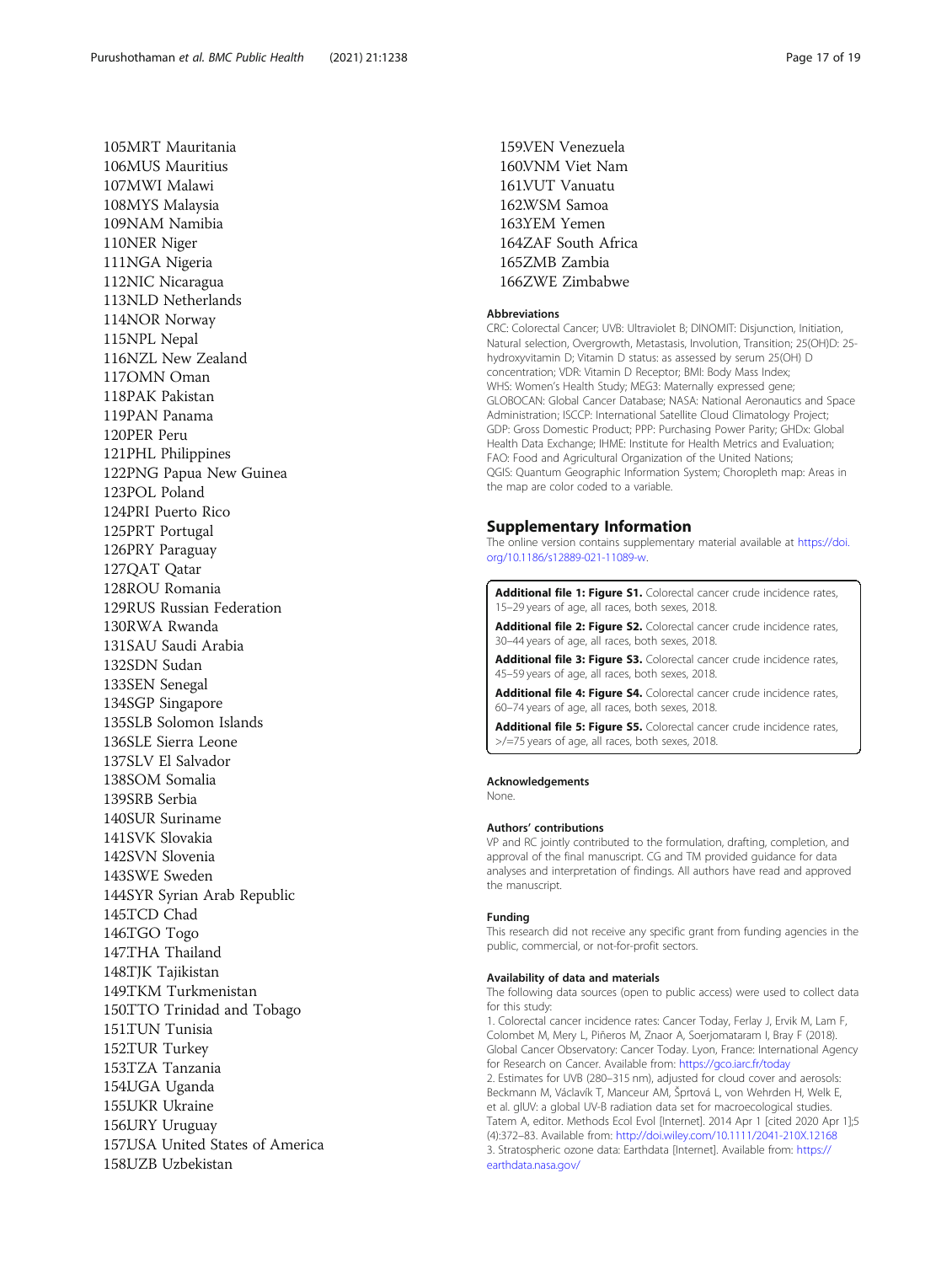<span id="page-17-0"></span>4. Data on life expectancy and GDP per capita (at purchasing power parity [PPP]): World Bank Open Data; <https://data.worldbank.org/>

5. Pigmentation data: Jablonski NG, Chaplin G. The evolution of human skin coloration. J Hum Evol 2000; 39:57–106; PMID:10896812; [https://doi.org/10.](https://doi.org/10.1006/jhev.2000.0403) [1006/jhev.2000.0403](https://doi.org/10.1006/jhev.2000.0403).

6. Urbanization data: Christenson E, Elliott M, Banerjee O, Hamrick L, Bartram J. Climate-related hazards: a method for global assessment of urban and rural population exposure to cyclones, droughts, and floods. Int J Environ Res Public Health. 2014;11 (2):2169–2192.

7. Smoking prevalence: Institute for Health Metrics and Evaluation (IHME). Global Smoking Prevalence and Cigarette Consumption 1980–2012. Seattle, United States: Institute for Health Metrics and Evaluation (IHME), 2014. 8. Data on animal meat consumption: The Food and Agricultural

Organization of the United Nations. <http://www.fao.org/faostat/en/#data/FBS>. The datasets used and/or analyzed during the current study can be accessed on GitHub repository [https://github.com/ghpi2021/vitD\\_age](https://github.com/ghpi2021/vitD_age)

#### **Declarations**

Ethics approval and consent to participate Not applicable.

#### Consent for publication

Not applicable. Data were not collected for individuals, but rather as aggregated statistics from publicly available data sources.

#### Competing interests

TM is a senior editorial board member of BMC Public Health. TM is an employee of the startup company S-3 Research LLC. S-3 Research is a startup funded and currently supported by the National Institutes of Health – National Institute on Drug Abuse through a Small Business Innovation and Research contract for opioid-related social media research and technology commercialization. Author reports no other conflict of interest associated with this manuscript.

#### Author details

<sup>1</sup>Department of Anesthesiology, University of California, San Diego, USA. <sup>2</sup>Global Health Policy Institute, San Diego, USA. <sup>3</sup>Division of Extended Studies, University of California, San Diego, USA. <sup>4</sup>Department of Family Medicine and Public Health, University of California, San Diego, USA.

#### Received: 21 October 2020 Accepted: 18 May 2021 Published online: 05 July 2021

#### References

- 1. Ferlay J, Ervik M, Lam F, Colombet M, Mery L, Piñeros M, Znaor A, Soerjomataram I, Bray F. Global Cancer observatory: Cancer Today. Lyon: International Agency for Research on Cancer; 2018. Available from: [https://](https://gco.iarc.fr/today) [gco.iarc.fr/today](https://gco.iarc.fr/today). Accessed 3 May 2019.
- 2. Ferlay J, Soerjomataram I, Dikshit R, Eser S, Mathers C, Rebelo M, et al. Cancer incidence and mortality worldwide: Sources, methods and major patterns in GLOBOCAN 2012. Int J Cancer. 2015;136(5):E359–86 Available from: <http://www.ncbi.nlm.nih.gov/pubmed/25220842>. [cited 2019 May 2].
- 3. Bishehsari F, Mahdavinia M, Vacca M, Malekzadeh R, Mariani-Costantini R. Epidemiological transition of colorectal cancer in developing countries: Environmental factors, molecular pathways, and opportunities for prevention. World J Gastroenterol. 2014;20(20):6055 Available from: [http://](http://www.wjgnet.com/1007-9327/full/v20/i20/6055.htm) [www.wjgnet.com/1007-9327/full/v20/i20/6055.htm.](http://www.wjgnet.com/1007-9327/full/v20/i20/6055.htm) [cited 2019 May 2].
- Gorham ED, Garland CF, Garland FC, Grant WB, Mohr SB, Lipkin M, et al. Vitamin D and prevention of colorectal cancer. J Steroid Biochem Mol Biol. 2005;97(1–2):179–94 Available from: [https://www.sciencedirect.com/](https://www.sciencedirect.com/science/article/abs/pii/S0960076005002451?via%3Dihub) [science/article/abs/pii/S0960076005002451?via%3Dihub](https://www.sciencedirect.com/science/article/abs/pii/S0960076005002451?via%3Dihub). [cited 2019 May 3].
- 5. Mohr SB, Gorham ED, Kim J, Hofflich H, Cuomo RE. Garland CF. Could vitamin D sufficiency improve the survival of colorectal cancer patients? J Steroid Biochem Mol Biol. 2015;148:239–44 Available from: [https://www.](https://www.sciencedirect.com/science/article/abs/pii/S0960076014003161?via%3Dihub) [sciencedirect.com/science/article/abs/pii/S0960076014003161?via%3Dihub.](https://www.sciencedirect.com/science/article/abs/pii/S0960076014003161?via%3Dihub) [cited 2019 May 3].
- Vitamin D Fact sheet for Health Professionals (NIH).
- Garland CF, French CB, Baggerly LL, Heaney RP. Vitamin D supplement doses and serum 25-hydroxyvitamin D in the range associated with cancer

prevention. Anticancer Res. 2011;31(2):607–11 Available from: [http://www.](http://www.ncbi.nlm.nih.gov/pubmed/21378345) [ncbi.nlm.nih.gov/pubmed/21378345](http://www.ncbi.nlm.nih.gov/pubmed/21378345). [cited 2019 May 3].

- 8. Bogh MKB, Schmedes AV, Philipsen PA, Thieden E, Wulf HC. Vitamin D Production after UVB Exposure Depends on Baseline Vitamin D and Total Cholesterol but Not on Skin Pigmentation. J Invest Dermatol. 2010;130(2): 546–53 Available from: [https://www.sciencedirect.com/science/article/pii/](https://www.sciencedirect.com/science/article/pii/S0022202X15347035) [S0022202X15347035](https://www.sciencedirect.com/science/article/pii/S0022202X15347035). [cited 2019 May 3].
- 9. Ekwaru JP, Zwicker JD, Holick MF, Giovannucci E, Veugelers PJ. The Importance of Body Weight for the Dose Response Relationship of Oral Vitamin D Supplementation and Serum 25-Hydroxyvitamin D in Healthy Volunteers. PLoS One. 2014;9(11):e111265 Available from: [http://dx.plos.](http://dx.doi.org/10.1371/journal.pone.0111265) [org/10.1371/journal.pone.0111265.](http://dx.doi.org/10.1371/journal.pone.0111265) [cited 2019 May 3].
- 10. Huebbe P, Nebel A, Siegert S, Moehring J, Boesch-Saadatmandi C, Most E, et al. APOE ε 4 is associated with higher vitamin D levels in targeted replacement mice and humans. FASEB J. 2011;25(9):3262–70 Available from: [http://www.ncbi.nlm.nih.gov/pubmed/21659554.](http://www.ncbi.nlm.nih.gov/pubmed/21659554) [cited 2020 Apr 1].
- 11. Savoie MB, Paciorek A, Zhang L, Van Blarigan EL, Sommovilla N, Abrams D, et al. Vitamin D Levels in Patients with Colorectal Cancer Before and After Treatment Initiation. J Gastrointest Cancer. 2018; Available from: [http://www.](http://www.ncbi.nlm.nih.gov/pubmed/30058032) [ncbi.nlm.nih.gov/pubmed/30058032](http://www.ncbi.nlm.nih.gov/pubmed/30058032). [cited 2019 May 3].
- 12. Maalmi H, Walter V, Jansen L, Boakye D, Schöttker B, Hoffmeister M, et al. Association between Blood 25-Hydroxyvitamin D Levels and Survival in Colorectal Cancer Patients: An Updated Systematic Review and Meta-Analysis. Nutrients. 2018;10(7):896 Available from: [http://www.mdpi.com/2](http://www.mdpi.com/2072-6643/10/7/896) [072-6643/10/7/896](http://www.mdpi.com/2072-6643/10/7/896). [cited 2019 May 3].
- 13. Grant WB. Ecological studies of the UVB-vitamin D-cancer hypothesis. Anticancer Res. 2012;32(1):223–36 Available from: [http://www.ncbi.nlm.nih.](http://www.ncbi.nlm.nih.gov/pubmed/22213311) [gov/pubmed/22213311](http://www.ncbi.nlm.nih.gov/pubmed/22213311). [cited 2019 May 3].
- 14. Giovannucci E, Liu Y, Rimm EB, Hollis BW, Fuchs CS, Stampfer MJ, et al. Prospective Study of Predictors of Vitamin D Status and Cancer Incidence and Mortality in Men. JNCI J Natl Cancer Inst. 2006;98(7):451–9 Available from: [http://academic.oup.com/jnci/article/98/7/451/2522019/Prospective-](http://academic.oup.com/jnci/article/98/7/451/2522019/Prospective-Study-of-Predictors-of-Vitamin-D)[Study-of-Predictors-of-Vitamin-D.](http://academic.oup.com/jnci/article/98/7/451/2522019/Prospective-Study-of-Predictors-of-Vitamin-D) [cited 2019 May 3].
- 15. Dimitrakopoulou VI, Tsilidis KK, Haycock PC, Dimou NL, Al-Dabhani K, Martin RM, et al. Circulating vitamin D concentration and risk of seven cancers: Mendelian randomisation study. BMJ. 2017;359:j4761 Available from: [http://](http://www.ncbi.nlm.nih.gov/pubmed/29089348) [www.ncbi.nlm.nih.gov/pubmed/29089348.](http://www.ncbi.nlm.nih.gov/pubmed/29089348) [cited 2019 May 3].
- 16. Garland CF, Gorham ED, Mohr SB, Garland FC. Vitamin D for Cancer Prevention: Global Perspective. Ann Epidemiol. 2009;19(7):468–83 Available from: [https://www.sciencedirect.com/science/article/pii/S1047279709001057.](https://www.sciencedirect.com/science/article/pii/S1047279709001057) [cited 2019 May 2].
- 17. Mousavi SE, Amini H, Heydarpour P, Amini Chermahini F, Godderis L. Air pollution, environmental chemicals, and smoking may trigger vitamin D deficiency: Evidence and potential mechanisms. Environ Int. 2019;122:67–90 Available from: [https://pubmed.ncbi.nlm.nih.gov/30509511/.](https://pubmed.ncbi.nlm.nih.gov/30509511/) [cited 2021 Apr 8].
- 18. Beckmann M, Václavík T, Manceur AM, Šprtová L, von Wehrden H, Welk E, et al. glUV: a global UV-B radiation data set for macroecological studies. Methods Ecol Evol. 2014;5(4):372–83 Available from: [http://doi.wiley.com/1](http://dx.doi.org/10.1111/2041-210X.12168) [0.1111/2041-210X.12168.](http://dx.doi.org/10.1111/2041-210X.12168) [cited 2020 Apr 1].
- 19. Earthdata [Internet]. Available from: <https://earthdata.nasa.gov/>. Accessed 3 May 2019.
- 20. World Bank Open Data; [https://data.worldbank.org/.](https://data.worldbank.org/) Accessed 3 May 2019. 21. Jablonski NG, Chaplin G. The evolution of human skin coloration. J Hum
- Evol. 2000;39:57–106; PMID:10896812. <https://doi.org/10.1006/jhev.2000.0403>. 22. Christenson E, Elliott M, Banerjee O, Hamrick L, Bartram J. Climate-related
- hazards: a method for global assessment of urban and rural population exposure to cyclones, droughts, and floods. Int J Environ Res Public Health. 2014;11(2):2169–92. <https://doi.org/10.3390/ijerph110202169>.
- 23. Institute for Health Metrics and Evaluation (IHME). Global Smoking Prevalence and Cigarette Consumption 1980-2012. Seattle, United States: Institute for Health Metrics and Evaluation (IHME); 2014.
- 24. The Food and Agricultural Organization of the United Nations. [http://www.](http://www.fao.org/faostat/en/#data/FBS) [fao.org/faostat/en/#data/FBS](http://www.fao.org/faostat/en/#data/FBS). Accessed 3 May 2019.
- 25. Mohr SB, Gorham ED, Garland CF, Grant WB, Garland FC. Low Ultraviolet B and Increased Risk of Brain Cancer: An Ecological Study of 175 Countries. Neuroepidemiology. 2010;35(4):281–90 Available from: [http://www.ncbi.nlm.](http://www.ncbi.nlm.nih.gov/pubmed/20948235) [nih.gov/pubmed/20948235](http://www.ncbi.nlm.nih.gov/pubmed/20948235). [cited 2019 Aug 6].
- 26. Cuomo RE, Mohr SB, Gorham ED, Garland CF. What is the relationship between ultraviolet B and global incidence rates of colorectal cancer? Dermatoendocrinol. 2013;5(1):181–5 Available from: [http://www.ncbi.nlm.](http://www.ncbi.nlm.nih.gov/pubmed/24494052) [nih.gov/pubmed/24494052](http://www.ncbi.nlm.nih.gov/pubmed/24494052). [Internet]. [cited 2019 Apr 23].